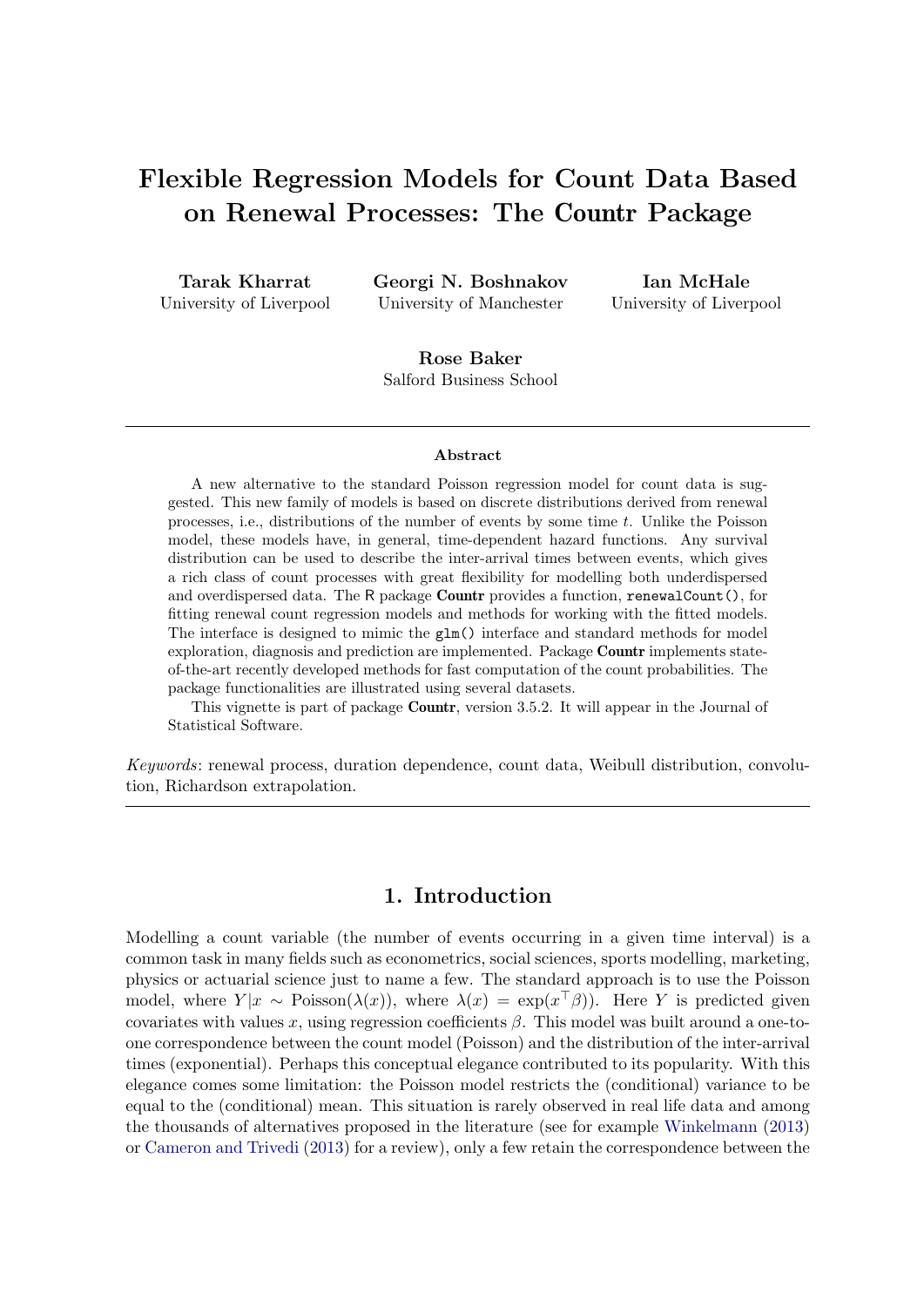count model and the timing process. This correspondence is not only a conceptual elegance but also offers the researcher the flexibility to model the aspect (counting or timing) that is perhaps known better (from the available data) and to draw conclusions (typically prediction) using the other. A classic example is the exponential distribution used in radioactive decay which leads to Poisson count model. Another very good example in the marketing context can be found in McShane, Adrian, Bradlow, and Fader (2008).

Another limitation of the Poisson model results from the memorylessness property of the exponential distribution. This property states that the probability of having an arrival during the next  $[t, t + \Delta t]$  time period (where  $t > 0$  and  $\Delta t > 0$ ) is independent of when the last arrival occured. In many situations, this assumption is not realistic and the history of the process can be informative about future occurrences.

One way to incorporate the history of the process in the modelling process is to make the current probability of an occurence depend on the number of previous event occurences. These models are known as *occurence dependence* and they are said to display true contagion. Bittner, Nussbaumer, Janke, and Weigel (2007) gave a discrete time example where the probability of scoring a goal in soccer in the current unit of time depends on the number of goals scored previously. The modelling process resulted in a negative binomial distribution.

Another way to take advantage of the process history is to assume that the time since the last observed event is informative about the probability of a future occurence. Inter-arrival times between events are still assumed to be independent and identically distributed but the hazard function, defined by  $h(t) = f(t)/(1 - F(t))$ , where  $f(t)$  and  $F(t)$  are the density and the cumulative probability function, is no longer a constant function of time (as in the exponential case) but is replaced by a time-varying function. These type of models display duration dependence where negative duration dependence is obtained by a decreasing hazard function (of time) and positive duration dependence by an increasing hazard function. As noted by Winkelmann (1995), "Events are 'dependent' in the sense that the occurence of at least one event (in contrast to none) up to time t influences the occurence in  $t + \Delta t$ ". This class of models is known as renewal processes and will form the main focus of this paper.

The key quantity when studying renewal processes (and time to event in general) is the hazard function. Not only does it fully characterize the inter-arrival timing distribution but it also relates to the type of dispersion observed in the corresponding count data. In particular, Winkelmann (1995) established that if the hazard function is monotonic, increasing (decreasing) hazard corresponds to count data with under-dispersion (over-dispersion); the constant hazard characterizing the exponential distribution corresponds to data with equidispersion. Therefore, allowing for a more flexible hazard function results in more flexible counting processes able to accomodate over-dispersed and under-dispersed, as well as equidispersed data.

Winkelmann (1995) was the first to comment on the usefulness of renewal process models and derived a count model based on gamma distributed inter-arrival times. The choice of the gamma distribution was justified by computational necessity. In fact, the reproductive property of the gamma distribution (sums of independent gamma random variables are gamma distributed) leads to a simple form for the derived gamma count probability. McShane *et al.* (2008) derived a closed formula for the count probability of a renewal process based on Weibull inter-arrival times using series expansion. The same approach has been used by Jose and Abraham (2011) and Jose and Abraham (2013) to derive a counting process with Mittag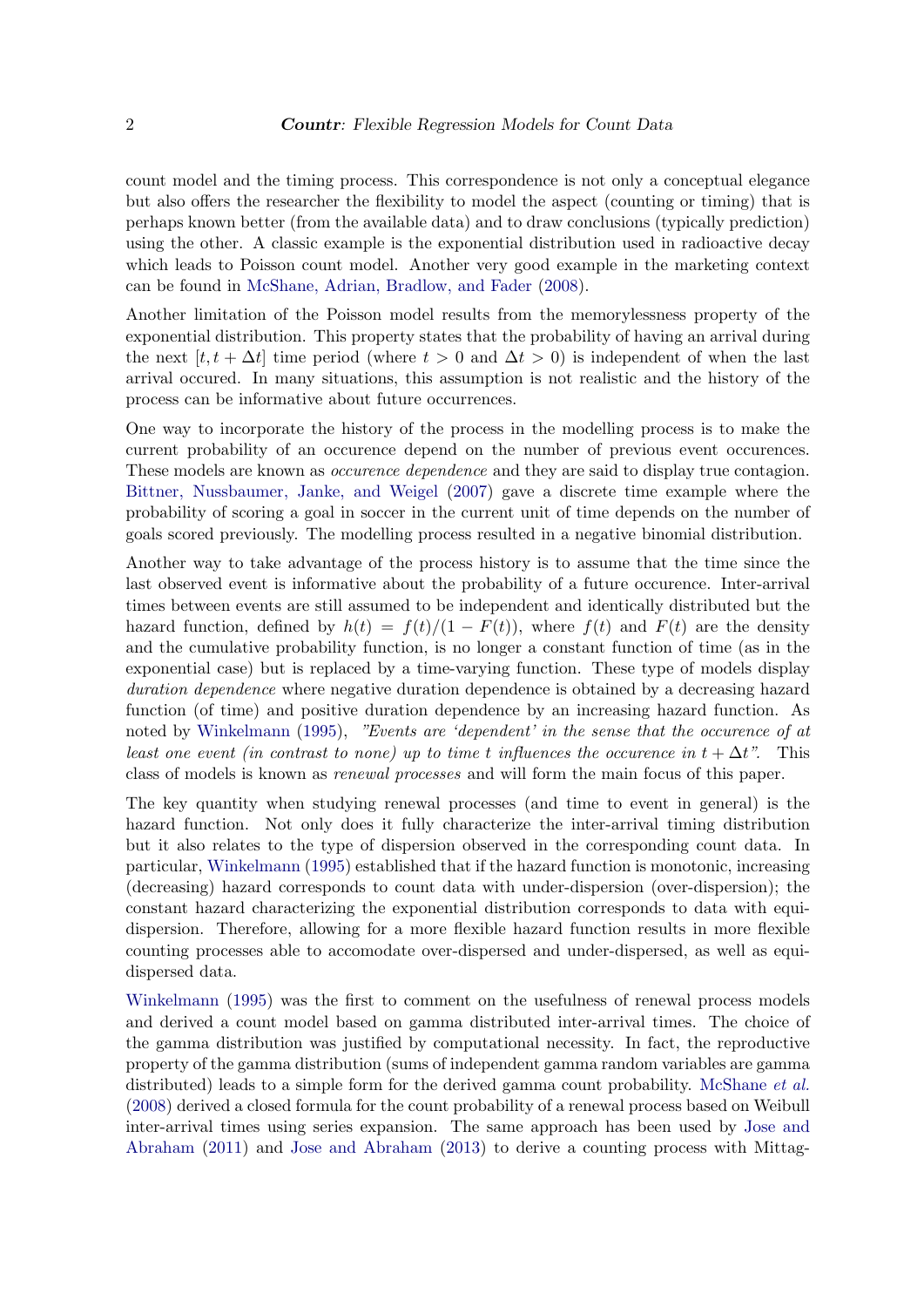Leffler and Gumbel inter-arrival times, respectively.

Despite the attractive properties of count models based on renewal processes, their use is still limited in practice where Poisson, geometric and negative binomial are usually preferred. Perhaps the main reason is the lack of available software to easily fit this new type of models. The development of Countr (Kharrat and Boshnakov 2016), available from the Comprehensive R Archive Network (CRAN), is meant to fill in this gap and complete the practioners' toolbox for modeling count data in R (R Core Team 2017).

The Countr package provides a function, renewalCount(), for fitting count regression models based on renewal distributions. It offers several built-in inter-arrival times distributions and supports custom distributions. The design of the fitting function ( $\mathbf{renewalCount}()$ ) and the methods that act on the object returned by it, is meant to mimic the familiar user interface associated with a number of R modelling functions, especially glm() (Chambers and Hastie 1992) from package stats (R Core Team 2017), hurdle() and zeroinfl() (Zeileis, Kleiber, and Jackman 2008) and flexsurvreg() (Jackson 2016).

The remainder of this paper is laid out as follows. In Section 2, we briefly review the fundamental relationship between a timing process and the resulting count model, the different computation methods as well as the renewal regression models considered in Countr. The package design is discussed in Section 3 and a first working example is given in Section 4. A second extended example is analysed in Section 5 and is used to discuss the package functionality. A strategy to discriminate between models is suggested in Section 6 and illustrated with a real dataset. We conclude and discuss future work in Section 7.

### 2. Models

#### 2.1. Count models and inter-arrival times

The distribution of non-negative integer valued discrete random variables, count distributions for short, can be used as the distribution of the number of events in a given time interval, and vice versa. A powerful method to specify count distributions then can be based on models of the times between the events.

Consider a stochastic process starting at time  $t = 0$  which produces a sequence of events. Let  $\tau_1$  be the time of the first event and, in general,  $\tau_k$  be the time between the  $(k-1)$ th and the kth event,  $k \in \mathbb{N}$ . The  $\tau_k$ 's are known as *inter-arrival times* or *waiting times*. The arrival time of the mth event is

$$
a_m = \sum_{k=1}^m \tau_k
$$
,  $m = 1, 2, ...,$ 

with cumulative probability function  $F_m(t) = P(a_m < t)$ .

Let  $N_t = N(t)$  denote the total number of events in [0, t]. For any fixed t (the observation horizon),  $N_t$  is the count variable we wish to model. We have  $P(N_t \ge m) = F_m(t)$  and  $P(N_t < m) = 1 - F_m(t)$ , since  $N_t \geq m$  if and only if the mth event occurs before time t.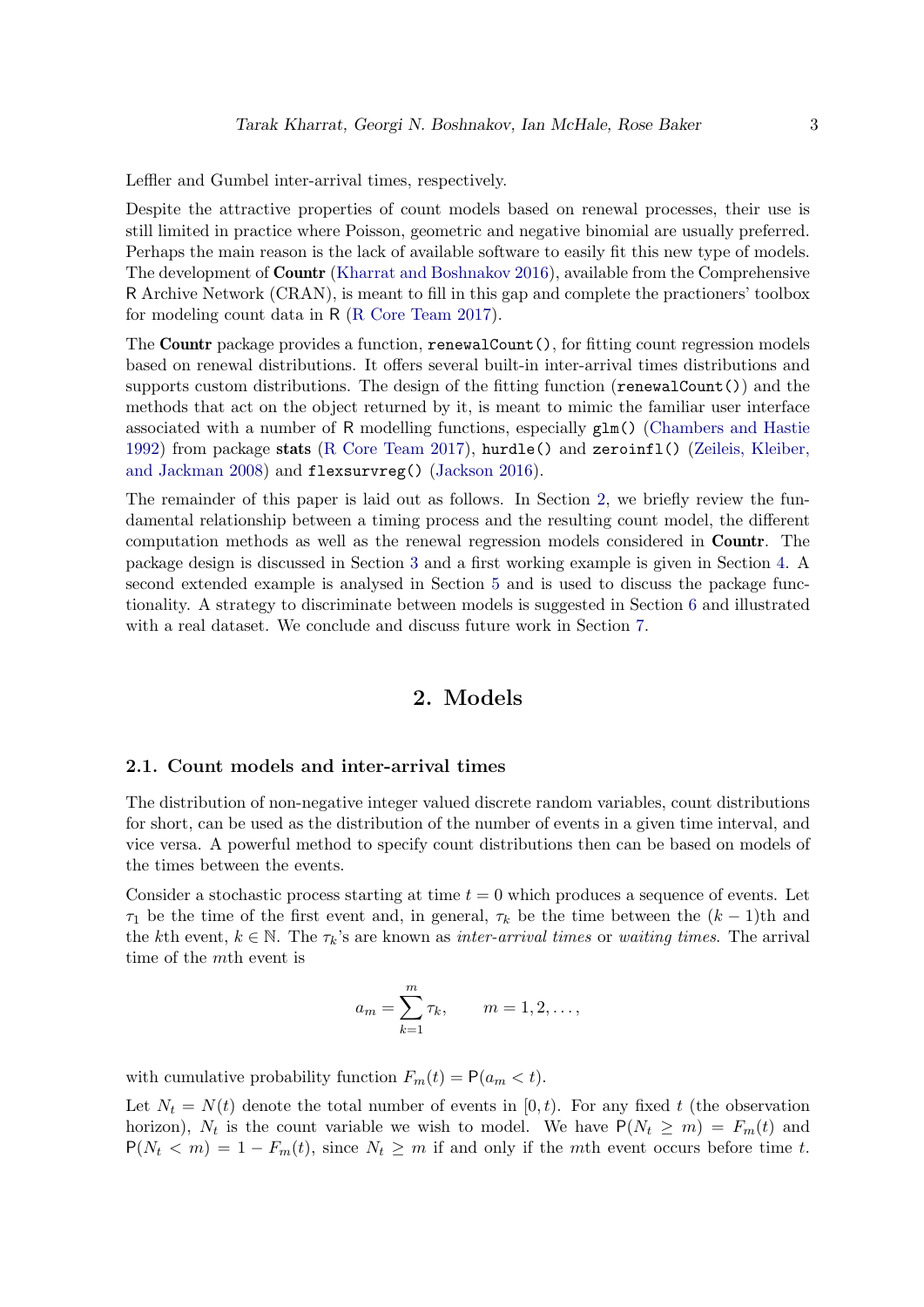Moreover, the probability,  $P_m(t)$ , for exactly m events before time t is

$$
P_m(t) \equiv P(N_t = m)
$$
  
= P(N\_t \ge m) - P(N\_t \ge m + 1)  
= F\_m(t) - F\_{m+1}(t) (1)

For fixed t, Equation (1) shows how a count distribution,  $\{P_m(t), m = 0, 1, \ldots\}$ , can be obtained from  $\{F_m(t), m = 0, 1, \ldots\}$ , which in turn can be specified flexibly by the interarrival distributions.

More specifically, let  $\{\tau_k\}_{k\in\mathbb{N}}$  be independent and identically distributed (iid) random variables with common density  $f(\tau)$ . In this case the process is called a *renewal process* (see Feller 1971, for a formal definition) and Equation (1) can be used to derive the following recursive relationship:

$$
P_{m+1}(t) = \int_0^t F_m(t-u) dF(u) - \int_0^t F_{m+1}(t-u) dF(u)
$$
  
= 
$$
\int_0^t P_m(t-u) dF(u), \qquad \text{for } m = 1, 2, ...,
$$
 (2)

where  $P_0(u) = S(u) = 1 - F(u)$  (a survival function). Equation (2) can be understood intuitively: the probability of exactly  $m+1$  events occurring by time t is the probability that the first event occurs at time  $0 \le u \le t$ , and that exactly m events occur in the remaining time interval, integrated over all times u.  $P_1(t), \ldots, P_m(t)$  can be generated in turn by evaluating this integral.

#### 2.2. Count probability computation methods

#### Convolution methods

To compute the integral defined in Equation (2), one can adapt composite midpoint rule (e.g., Press, Teukolsky, Vetterling, and Flannery (2007, section 4.1.4)):

$$
\int_0^{Nh} f(x) dx = h \sum_{j=1}^N f\{(j-1/2)h\} + O(h^2),
$$
\n(3)

where there are N steps with stepsize h, and  $Nh = t$ . Note that the integrand i.e., f is not evaluated at the limits of the integral (open rule). Furthermore, if we define  $g(u) = P_m(t-u)$ for some values of the count m and the time t (fixed) and  $F(t)$  the CDF of the inter-arrival times distribution, the previous integral can be seen as the sum of  $N$  integrals of the form:

$$
\int_{(j-1)h}^{jh} g(u) dF(u) \simeq g\{(j-1/2)h\}(F\{jh\} - F\{(j-1)h\}),
$$

In order to reach  $P_m(t)$ , the previous computation requires all the previous m probabilities to be available. The algorithm starts by initialising a (local) q array to contain the  $P_0$  at the midpoints  $h/2 \cdots (N-1/2)h$ , sets up another local array to contain  $F\{jh\} - F\{(j-1)h\},\$ and carries out the convolutions. At the end of this step, the array  $q|$ , initially containing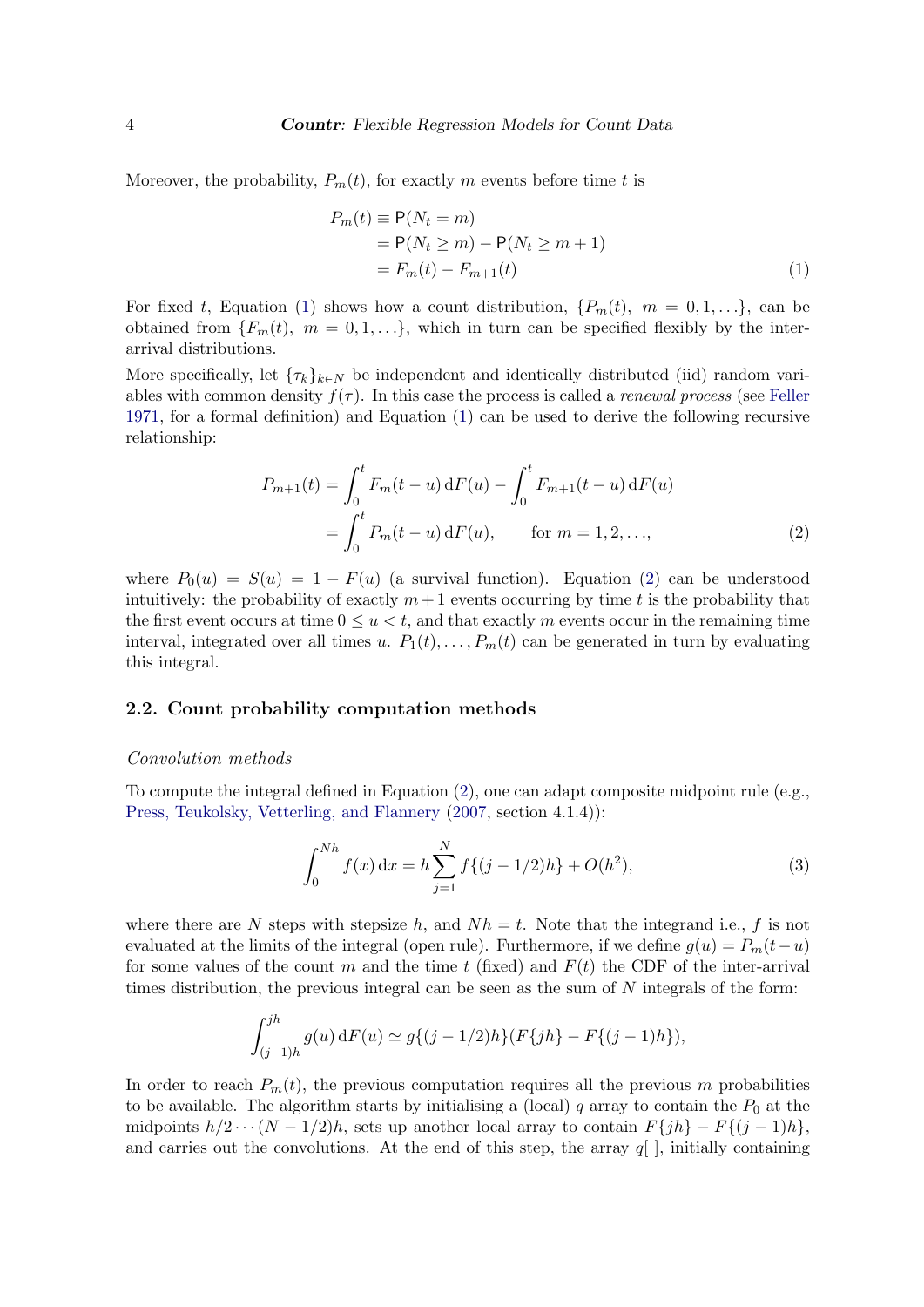$P_0$ , will be overwritten to contain  $P_1$ . These steps are repeated until the desired probability is obtained. This method was named the *direct* method in **Countr** and it has been shown in Baker and Kharrat (2017, Section 3) to have a  $O(mN^2)$  complexity.

The *direct* method computes all probabilities up to the mth, which is slow if we need only the mth probability. It can be improved so that computing time is  $O(\ln(m)N^2)$  instead of  $O(mN^2)$ , using the addition chain method (an adaptation of the method used by compilers for fast computation of integer powers of a variable with the minimum number of multiplications). We label this method *naive* method in **Countr** and refer readers to Baker and Kharrat (2017, Appendix A) for computation details.

A more efficient method to directly compute the mth probability is based on De Pril (1985) algorithm (and hence is called the  $dePril$  method in **Countr**). It has been shown to have a  $O(N^2)$  complexity (Baker and Kharrat 2017, Section 4) and hence is the recommended (and the default) method in Countr. Readers interested in the computation details are referred to Depril's paper and Baker and Kharrat (2017, Section 4). Here we simply describe the main idea of the algorithm. Let  $q_i$  be the value of probability density function of the survival distribution evaluated at points  $t_i \geq 0$  where  $q_0 > 0$ . Then the probability of m events is  $f_N^{(m)}$  $N^{(m)}$ , the *m*-fold convolution of *q*, given by

$$
f_0^{(m)} = q_0^m,
$$

and for  $N > 0$  by the recursion

$$
f_N^{(m)} = q_0^{-1} \sum_{j=1}^N \left(\frac{(m+1)j}{N} - 1\right) f_{N-j}^{(m)} q_j. \tag{4}
$$

This algorithm when applied to our case requires three arrays: one to hold the survival function, one for the probability mass  $q$ , and one work array to hold  $f$ . To apply this method to continuous distributions like the Weibull, we first discretised the distribution, so that  $q_j = F((j + 1)h) - F(jh).$ 

### Improvement by Richardson extrapolation

The integration rule described in Equation (3) generates approximations of order  $O(h^2)$ . Richardson extrapolation can be used to progressively remove errors of order  $h^2$ ,  $h^4$  etc. Clearly, if an estimate  $S_1 = S + \gamma h^{\delta}$  and  $S_2 = S + \gamma (h/2)^{\delta}$ , where  $S_1$  and  $S_2$  are the approximations with N and 2N steps respectively and S is the true value, we can remove the error and estimate S as

$$
S_3 = (2^{\delta} S_2 - S_1)/(2^{\delta} - 1). \tag{5}
$$

Subsequently, higher-order errors can be removed in the same way until the required accuracy is attained. Romberg integration can also be done with the extended-midpoint rule (e.g., Press et al. (2007)). The situation for convolutions is less straightforward, but a satisfactory solution was derived in Baker and Kharrat (2017, Appendix B). Clearly, the Richardson extrapolation has the appealing property of improving the accuracy, without necessitating a large value of N and consequent slow computation. Therefore, for all the built-in distributions, the default behaviour in Countr is to apply the Richardson extrapolation. Whenever it is possible, users are advised to activate the extrapolation option.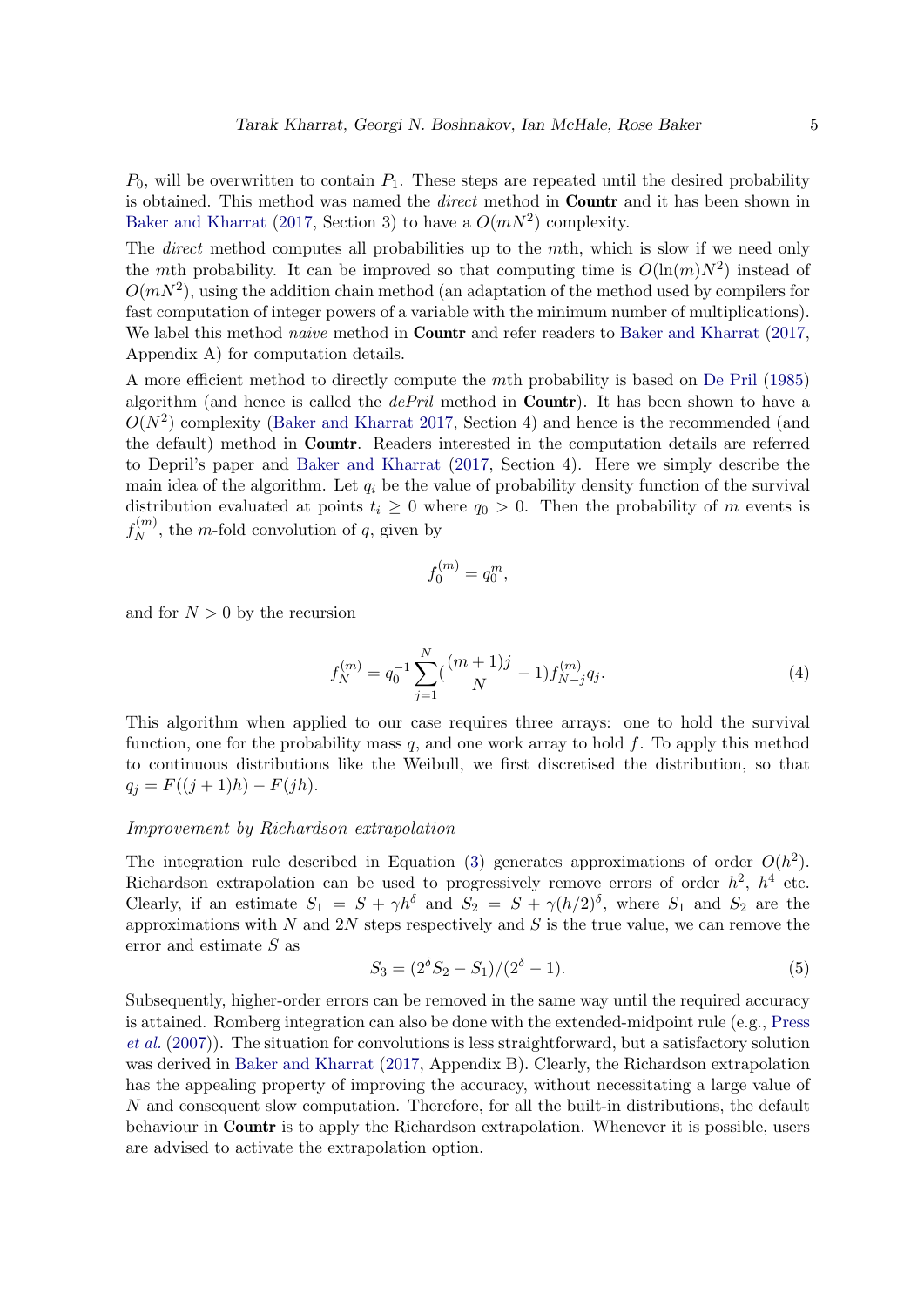### The special case of the Weibull distribution

In **Countr**, methods inspired from McShane *et al.* (2008) have been implemented when the inter-arrival times are Weibull distributed. In this case, the exponential in the Weibull density can be expanded out and series transformation techniques can be used to speed up convergence. Two algorithms are available: a matrix approach using a specified number of terms and a series accelerated method based on the Euler and van-Wijngaarden transformations (Press et al. 2007, Chapter 5) controlled by a number of iterations and a convergence tolerance parameters.

#### Naming conventions

We use the term count distribution or renewal count distribution for the distribution of  $N_t$ and qualify it with the name of the inter-arrival distribution for a particular distribution of the inter-arrival times. For example, Weibull count distribution refers to the count model arising from a renewal process with inter-arrival times having a Weibull distribution.

#### 2.3. Renewal regression models

The regression models fitted by **Countr** are in the spirit of the generalised linear models (McCullagh and Nelder 1989) and consist of two main components: a conditional distribution of the response variable (given the covariates, if any) and one or more linear equations relating parameters to covariates, possibly via link functions.

More formally, let Y be the response variable of interest, x a vector of covariates and  $\mathcal{D}$  a renewal count distribution. We assume that

$$
\boldsymbol{Y}|\boldsymbol{x} \sim \mathcal{D}(\boldsymbol{\theta}),\tag{6}
$$

where  $\boldsymbol{\theta} = (\theta_1, \dots, \theta_p)^\top$  is the vector of the parameters of  $\mathcal{D}$ .

One or more parameters of the distribution may depend linearly on covariates via link functions. The equation for the kth parameter then is:

$$
g_k(\theta_k) = \boldsymbol{x}^\top \boldsymbol{\beta}_k,\tag{7}
$$

where  $g_k$  is the link function for the k<sup>th</sup> parameter, x the covariates and  $\beta_k$  the corresponding vector of regression parameters. Typically, covariates are related to a location parameter but it is helpful in some applications to be able to let other parameters depend on covariates.

We call these models *renewal regression models*. Note that, in general, the renewal distributions are not from the exponential family. For comparison, in standard generalised linear models (GLM) the distribution is taken from the exponential family of distributions and the mean, transformed by a link function, is a linear combination of the covariates.

### The inter-arrival distribution

Table 1 gives count distributions available in **Countr** and the corresponding inter-arrival time distributions from which they are obtained.

The Poisson distribution is the only one with a simple closed form expression. The other distributions provide alternatives, which extend the range of data that can be modelled with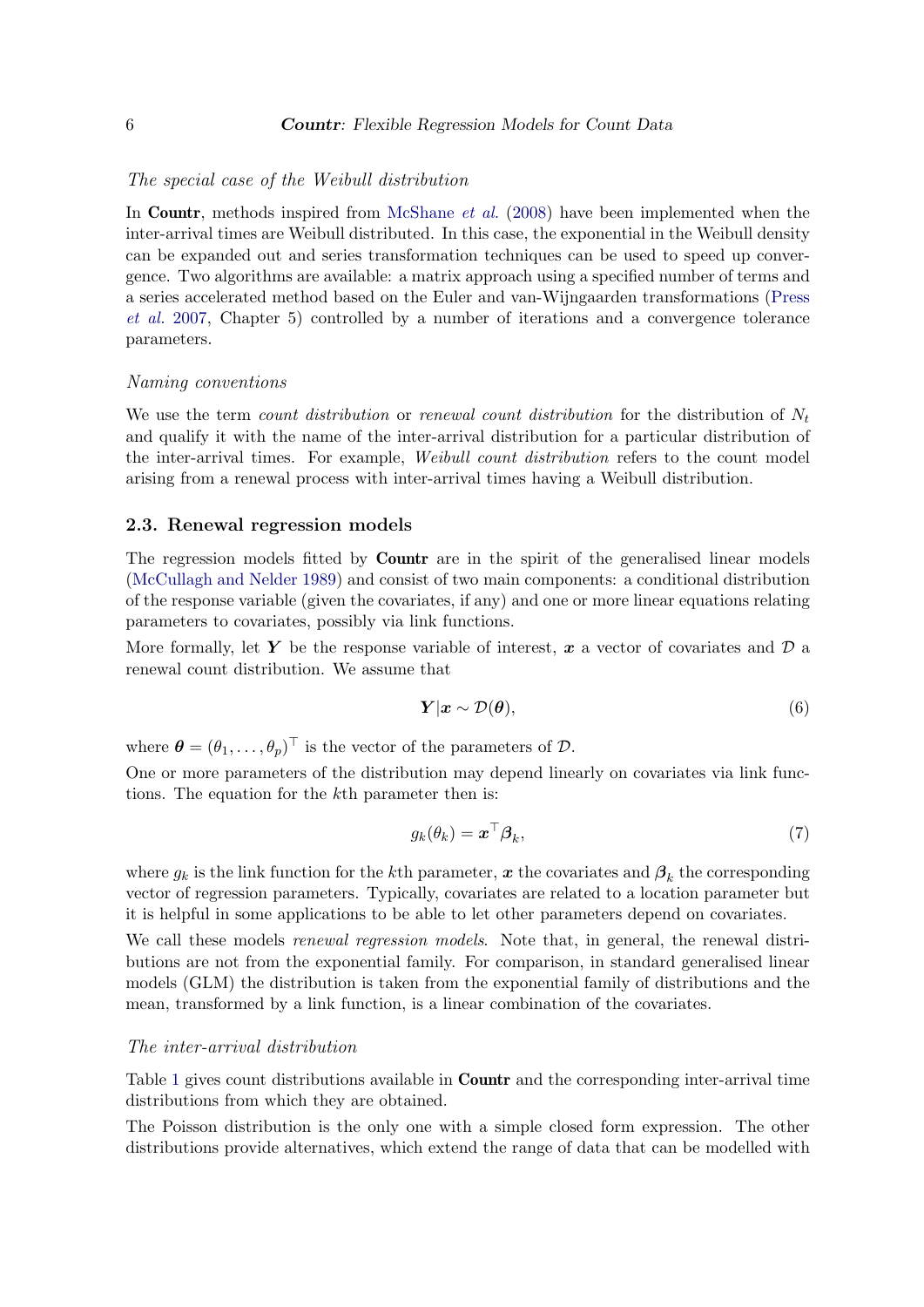| Count          |                                                             | $P(Y = k)$   Inter-arrival | pdf $f(t)$                                                                                              | Parameters                                        |
|----------------|-------------------------------------------------------------|----------------------------|---------------------------------------------------------------------------------------------------------|---------------------------------------------------|
| distribution   |                                                             | distribution               |                                                                                                         |                                                   |
| Poisson        | $\frac{\lambda^k}{k!}$ exp <sup>-<math>\lambda</math></sup> | Exponential                | $\lambda e^{-\lambda t}$                                                                                |                                                   |
| Weibull-count  | <b>NSCF</b>                                                 | Weibull                    | $\frac{\lambda \beta t^{\beta-1} e^{-\lambda t^{\beta}}}{\lambda^k t^{k-1} e^{-\lambda t} / \Gamma(k)}$ | $\lambda$ (scale), $\beta$ ( $e^{\text{shape}}$ ) |
| Gamma-count    | <b>NSCF</b>                                                 | Gamma                      |                                                                                                         | $\lambda$ (rate), k (shape)                       |
| Gengamma-count | <b>NSCF</b>                                                 | Gen. gamma                 | see Equation $(8)$                                                                                      | $\mu, \sigma, q$                                  |
| Burr-count     | <b>NSCF</b>                                                 | Burr                       | $kc(t/\alpha)^{c-1}$<br>$\alpha \left(1 + (t/\alpha)^c\right)^{k+1}$                                    | $\alpha$ (scale), c (shape1),<br>$k$ (shape2)     |

Table 1: Built-in count distributions in package **Countr** and the interarrival time distributions generating them. NSCF stands for *no simple closed form.*  $\Gamma(k)$  is the gamma function and the Burr-count uses the Burr type XII parameterization (Tadikamalla 1980).

count regression models. For example, they can accommodate over- and under-dispersion. Also, the systematic way in which these count distributions are derived may give advantageous insight in some cases.

It is also noteworthy that both the Weibull and gamma count models nest the basic Poisson model. In fact, setting  $\beta = 1$  in the Weibull case or  $k = 1$  in the Gamma case leads to the exponential distribution. Another interesting distribution that could be used with the convolution method is the generalised gamma first introduced by Stacy (1962). Prentice (1974) proposed an alternative parametrization which is preferred for computation. In the Prentice (1974) parametrization, the distribution has three parameters  $(\mu, \sigma, q)$ , and its survival function is given by:

$$
S(t) = \begin{cases} 1 - I(\gamma, u) & \text{if } q > 0\\ 1 - \Phi(z) & \text{if } q = 0 \end{cases}
$$
 (8)

where  $I(\gamma, u) = \int_0^u x^{\gamma - 1} \exp(-x) / \Gamma(\gamma)$  is the regularised incomplete gamma function (the gamma distribution function with shape  $\gamma$  and scale 1),  $\Phi$  is the standard normal distribution function,  $u = \gamma \exp(|q|z)$ ,  $z = (\log(t) - \mu)/\sigma$ , and  $\gamma = 1/q^2$ . This distribution includes the Weibull (when  $q = 1$ ), gamma (when  $q = \sigma$ ) and log-normal (when  $q = 0$ ) as special cases. The default links (the functions  $g_k$ ) in equation (7)) associated with the built-in distributions

are given in Table 2.

| Count          | dist     | Par. 1 | Link   | Par. 2 | $Link \mid$ | Par.3  | Link |
|----------------|----------|--------|--------|--------|-------------|--------|------|
| distribution   |          |        |        |        |             |        |      |
| Weibull-count  | Weibull  | scale  | $\log$ | shape  | log         |        |      |
| Gamma-count    | gamma    | rate   | log    | shape  | log         |        |      |
| Gengamma-count | gengamma | mu     | log    | sigma  | log         |        |      |
| Burr-count     | Burr     | scale  | $\log$ | shape1 | log         | shape2 | log  |

Table 2: Parameters and default link functions for the built-in count distributions in package Countr. I() stands for the identity function.

As discussed before, count models arising from renewal processes provide very flexible families of distributions. Perhaps the simplest way to use them is to simply ignore their connections to renewal theory. Several models can be tried and users can discriminate between models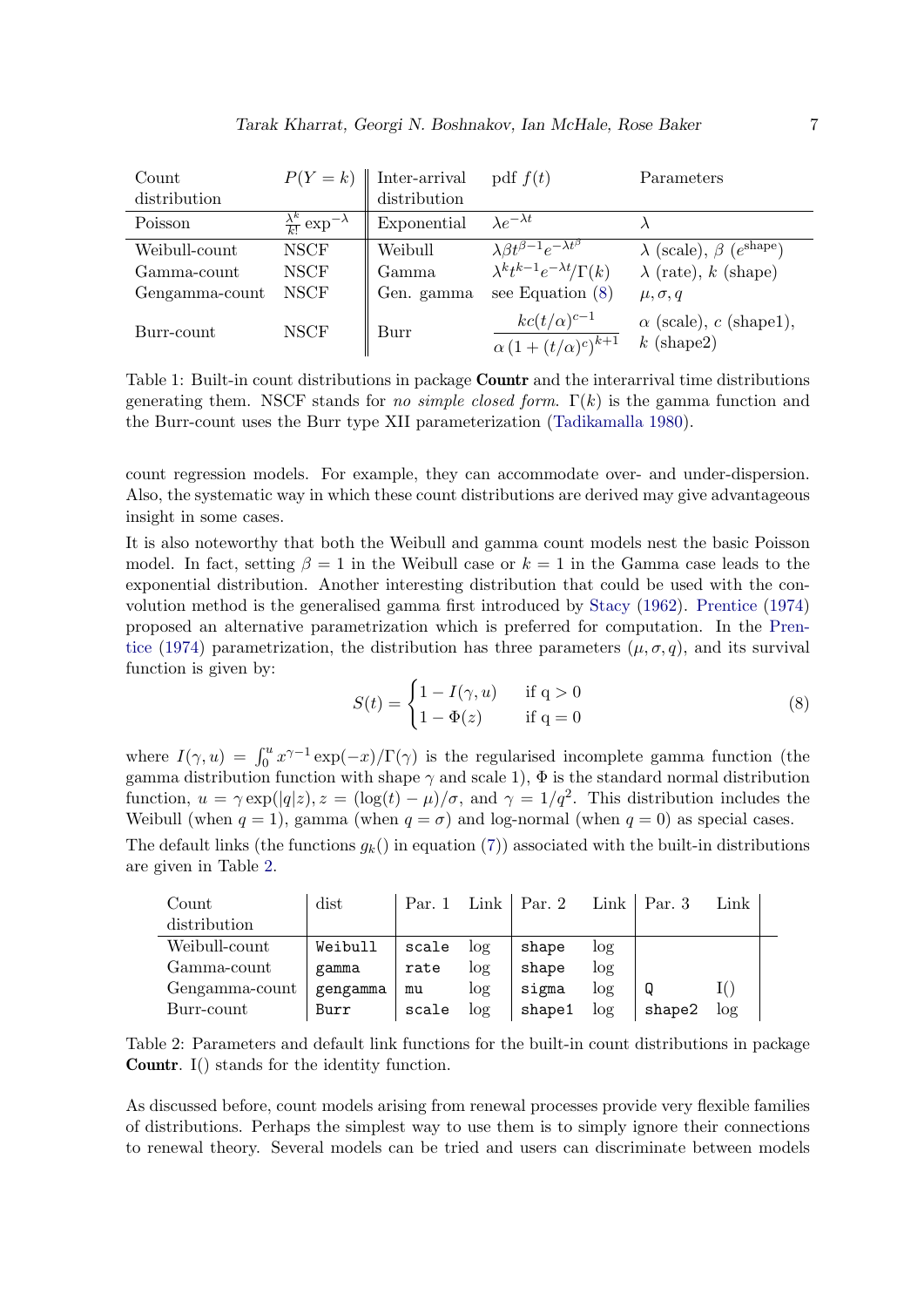using the following strategy:

- when models are nested, a likelihood ratio test (LR) statistic can be used. This is possible because renewal-count models are fully parametric and in this case the LR statistic has the usual  $\chi^2(p)$  distribution, where p is the difference in the number of parameters in the model.
- when models are not nested, one can compare information criteria such as the Akaike information criterion (AIC) or the Bayesian information criterion (BIC) to choose the model that provides the best fit to the data.

#### This strategy is illustrated in Section 6.

In some applications however, the researcher may have some information about the interarrival time process which can lead to a particular choice of model. For example, assume that a researcher is interested in modelling the number of occurences by some time horizon t. He has data on the observed count for a number,  $n$ , of individuals, together with a set of individual covariates  $x_i, i = 1, \ldots, n$ . If data on time to first event are also available, the researcher can fit a parametric hazard model using package flexsurv (Jackson 2016), choose the parametric model that presents the best fit and use the associated renewal count family to model his data. This approach has been used in Kharrat (2016, Chapter 4).

#### Parameters estimation

Parameter estimation is performed by maximum likelihood (ML). Define the log-likelihood  $\mathcal{L} = \sum_{i=1}^n ln P_{y_i}(t|\mathbf{x}_i, \beta_i)$ , where  $\boldsymbol{\beta}$  is the vector of parameters. The ML estimator  $\hat{\boldsymbol{\beta}}$  is the solution of the first-order conditions,

$$
\frac{\partial \mathcal{L}}{\partial \beta} = \sum_{i=1}^{n} \frac{\partial ln P_i}{\partial \beta} = 0,
$$
\n(9)

where  $P_i = P_{y_i}(t|\mathbf{x}_i, \boldsymbol{\beta}_i)$  and  $\partial \mathcal{L}/\partial \boldsymbol{\beta}$  is a  $q \times 1$  vector. Let  $\beta_0$  be the *true* value of  $\beta$ . Using ML theory, we obtain  $\hat{\beta} \stackrel{p}{\rightarrow} \beta_0$  and

$$
\sqrt{n}(\hat{\boldsymbol{\beta}}_{ML} - \boldsymbol{\beta}_0) \xrightarrow{d} \mathcal{N}[\mathbf{0}, \mathbf{V}^{-1}],
$$
\n(10)

where the  $q \times q$  matrix **V** matrix is defined as

$$
\mathbf{V} = -\lim_{n \to \infty} \frac{1}{n} \mathsf{E} \bigg[ \sum_{i=1}^{n} \frac{\partial^2 \ln P_i}{\partial \beta \partial \beta'} |_{\beta_0} \bigg]. \tag{11}
$$

To use this result, we need a consistent estimator of the variance matrix V. Many options are available: the one implemented in **Countr** is known as the *Hessian estimator* and simply evaluates Equation (11) at  $\hat{\beta}$  without taking expectation and limit.

### Goodness-of-fit

For fully parametric models such as Poisson or renewal-count, a crude diagnosis is to compare the fitted probabilities with observed frequencies. Things are better understood with a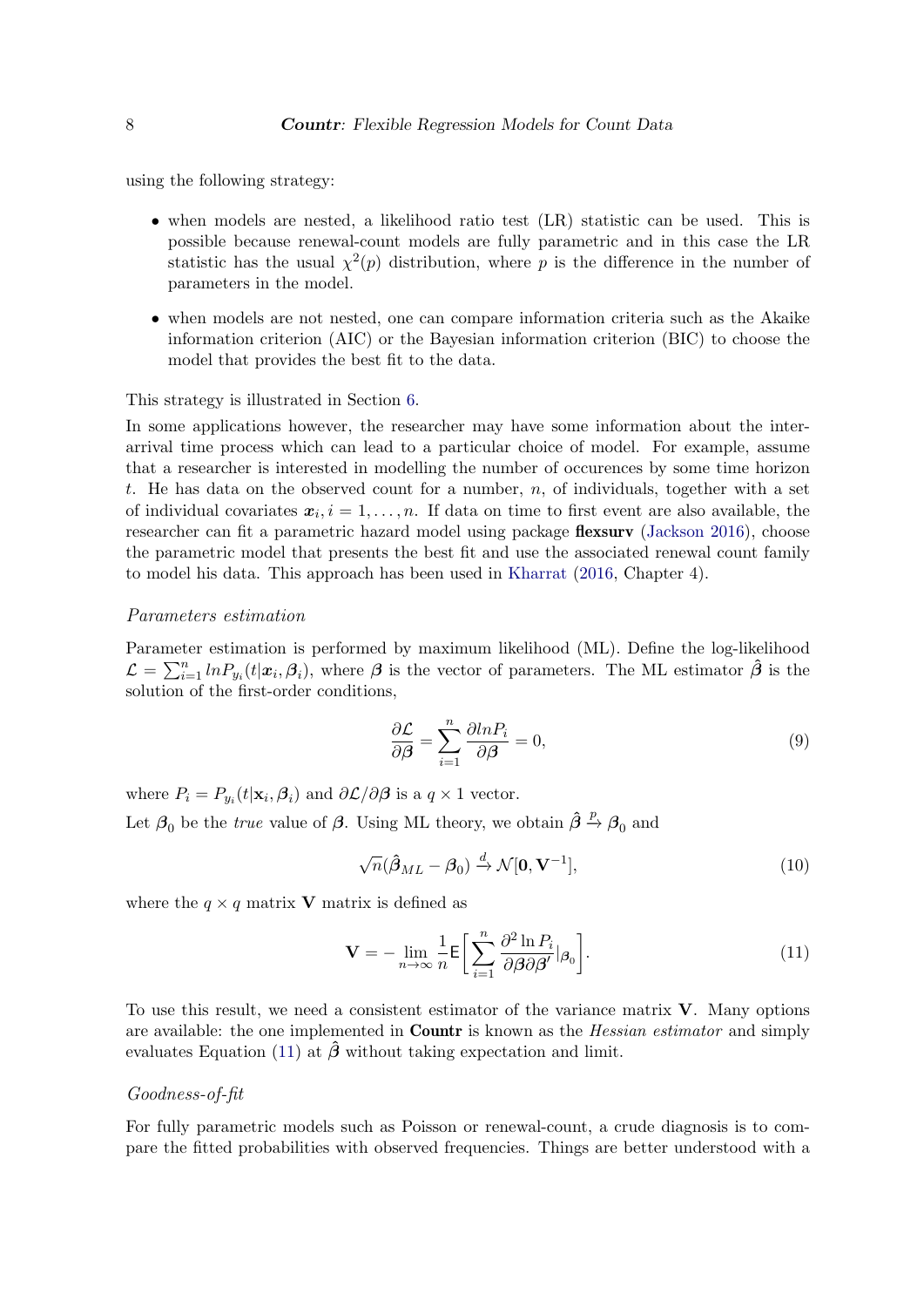formula. Define the count variable  $y_i$ ,  $i = 1, \ldots, n$ , where n is the total number of individuals and let  $m = max(y_i)$ . We denote by  $\bar{p}_i$  the observed frequencies (the fraction of the sample where  $y = j$  and let  $\hat{p}_j$ ,  $j = 1, \ldots, m$ , be the fitted frequencies. For example, in the Poisson model,  $\hat{p}_j = \frac{1}{n}$  $\frac{1}{n}\sum_{i=1}^n \hat{\lambda}_i^j \exp(-\hat{\lambda}_i)/j!,$  where  $\hat{\lambda}_i = \sum_{k=1}^p \exp(x_i^k \hat{\beta}_k)$  is the expected count value for individual  $i$ .

To start with, one can compare  $\bar{p}_j$  to  $\hat{p}_j$  for specific values of the count variable j to gain some insight about the range of counts where the model has a tendency to over or under predict or to allow a visual inspection of the predictive performance of competing models. This computation can be done in Countr by a call to the function compareToGLM() which can take a fitted Poisson and (optionally) a negative binomial model and compare them to a number of fitted renewal models passed as additional arguments. The function returns a table with  $\bar{p}_j$  (Actual) and the estimates  $\hat{p}_j$  induced by the different models. The contribution to the Pearson statistic of each cell, defined as  $\sum_{j=1}^{J} n \frac{(\bar{p}_j - \hat{p}_j)^2}{\bar{p}_j}$  $\frac{-p_j}{\bar{p}_j}$ , is computed, as well. The result can be visualised by a call to frequency\_plot(), see Section 4.

Formal tests are often used for model validation. Cameron and Trivedi (2013, Section 5.3.4) suggest a formal *chi-square goodness-of-fit test* which is a generalisation of the Pearson's *chi*square test and controls for estimation error in  $\hat{p}_j$ . The test is a conditional moment test. Its gradient version, implemented in Countr, is justified for renewal models as they are fully parametric and parameter estimation is based on maximum-likelihood. The test is carried out by function chiSq\_gof().

Applications of the above tests are given in the following sections.

# 3. Package design

The Countr package is available from CRAN https://cran.r-project.org/package=Countr and can be installed using the standard R tools.

The main function in **Countr** is renewalCount(). It fits renewal regression models for count data using maximum likelihood. Several built-in count distributions are provided. The distributions are parameterised in terms of the corresponding inter-arrival times, see Table 1. The Poisson distribution is given in the table for reference and can be fitted using base R's glm()). User-defined distributions are also supported.

The renewalCount() function returns the fitted model as an object from S3 class "renewal". The standard interface to the modelling functions is maintained, as much as possible. In particular, methods for summary(),  $predict()$ ,  $confint()$ ,  $coef()$  and similar functions are available, see also Table 7.

The Countr package also exports functions for the computation of the probabilities associated with several renewal count models. The probability computations are rather intensive and are mostly implemented in  $C_{++}$  with the help of the **RcppArmadillo** (Eddelbuettel and Sanderson 2014) package. Several methods are provided offering various degrees of trade-off between speed and accuracy, see Section 2.2.

Renewal regression models are fitted with the function renewalCount(). It has been designed to mimic the GLM functionality in R. In fact, users familiar with  $g\text{Im}()$  should recognize several common arguments in renewalCount()'s interface:

R> renewalCount(formula, data, subset, na.action, weights, offset,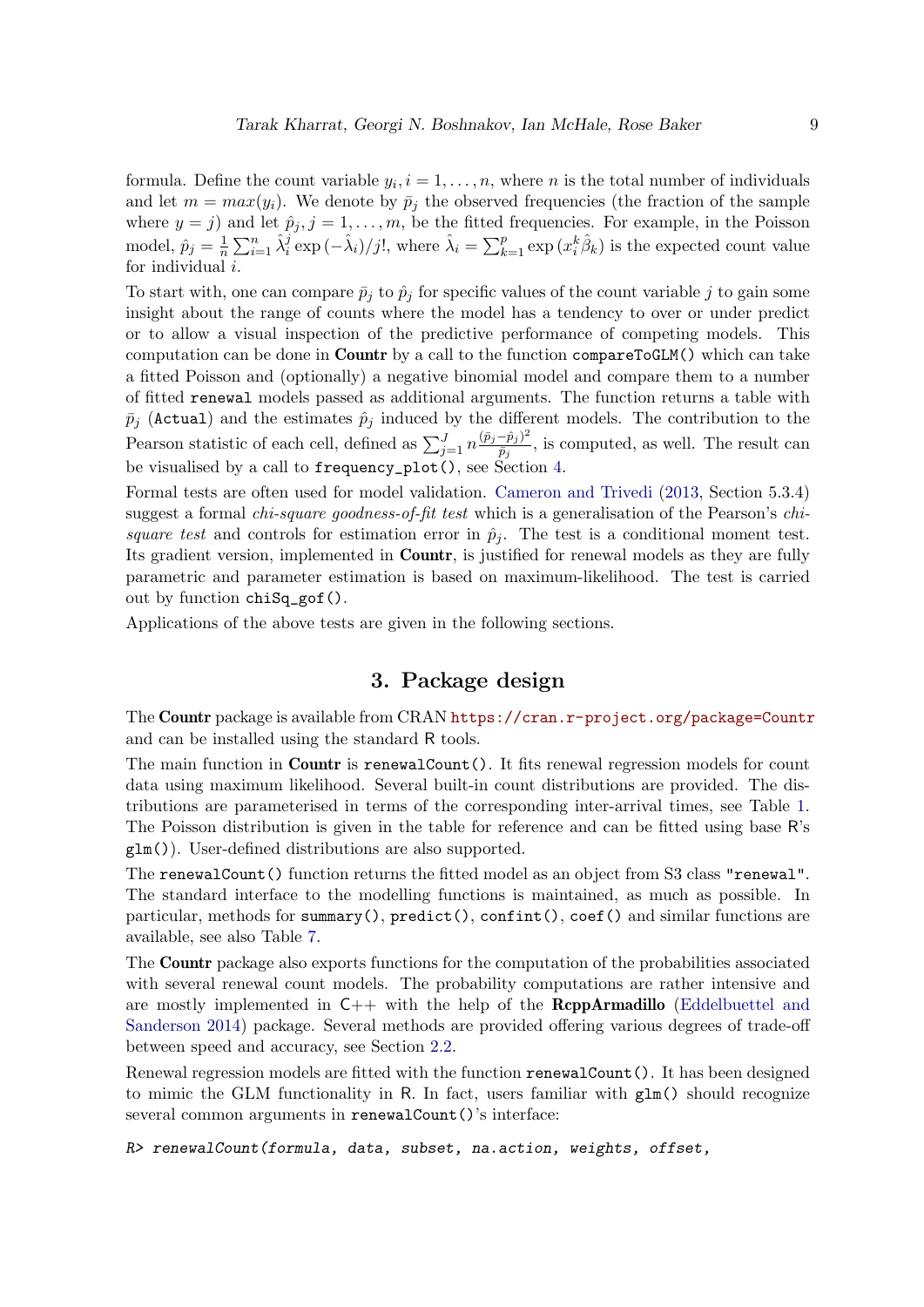```
+ dist = c("weibull", "weibullgam", "custom", "gamma", "gengamma", "burr"),
+ anc = NULL, convPars = NULL, link = NULL, time = 1.0,
+ control = renewal.control(...), customPars = NULL,
    seriesParts = NULL, we if method = NULL,+ computeHessian = TRUE, model = TRUE, y = TRUE, x = FALSE, ...)
```
The first line contains the standard model-frame specifications, while arguments computeHessian, model, x and y are boolean flags indicating whether the returned object should contain the variance-covariance matrix, the model frame, the model matrix and the response, respectively. All default to TRUE. If computeHessian is FALSE, the variance-covariance matrix is not computed. The remaining arguments are specific to the renewal regression model.

The minimum required inputs are formula (an R formula), data (a data frame) and dist (a character string). Argument formula describes the model, data contains the values of the response and the covariates, while dist specifies the desired count model distribution.

The fitting process is based on maximum likelihood using optimization routines implemented in package optimx (Nash and Varadhan 2011). Users can customize different aspects of the fitting process and control what is returned but if the minimum inputs are provided the routine will work just fine. We give more details in the following sections. Additional guidance can be found in the package documentation and the vignettes.

# 4. Quick start - an example without covariates

The examples in this and later sections assume that the package is made available in the current session via

### R> library("Countr")

We also need dplyr (Wickham and Francois 2016) and xtable (Dahl 2016), which provide usefull facilities for data manipulation and presentation:

```
R> library("dplyr")
R> library("xtable")
```
The purpose of this section is to give users a general sense of the package, including the components, what they do and some basic usage. For this purpose, we use the football dataset shipped with Countr which contains the final scores of the 1104 matches played in the English Premier League from season 2009/2010 to season 2016/2017 (380 matches per season). The game data and home and away team names are also provided. The data were collected from http://www.football-data.co.uk/englandm.php and slightly formatted and simplified.

As discussed in length in Kharrat (2016, Chapter 4) and more briefly in Boshnakov, Kharrat, and McHale (2017), the main issue with the Poisson model when modelling the goals scored by a team in football is that the hazard function (the instant probability of scoring) remains constant for every time unit (minutes say in football). However, empirical studies showed that this is rather questionable. In particular, goals are more likely to be scored at the end of each half because of players' tiredness, see for example Dixon and Robinson (1998, Figure 1).

Renewal-count distributions give the flexibility to drop the constant intensity assumption by selecting non-exponential interval-arrival distributions. One strategy to select this distribution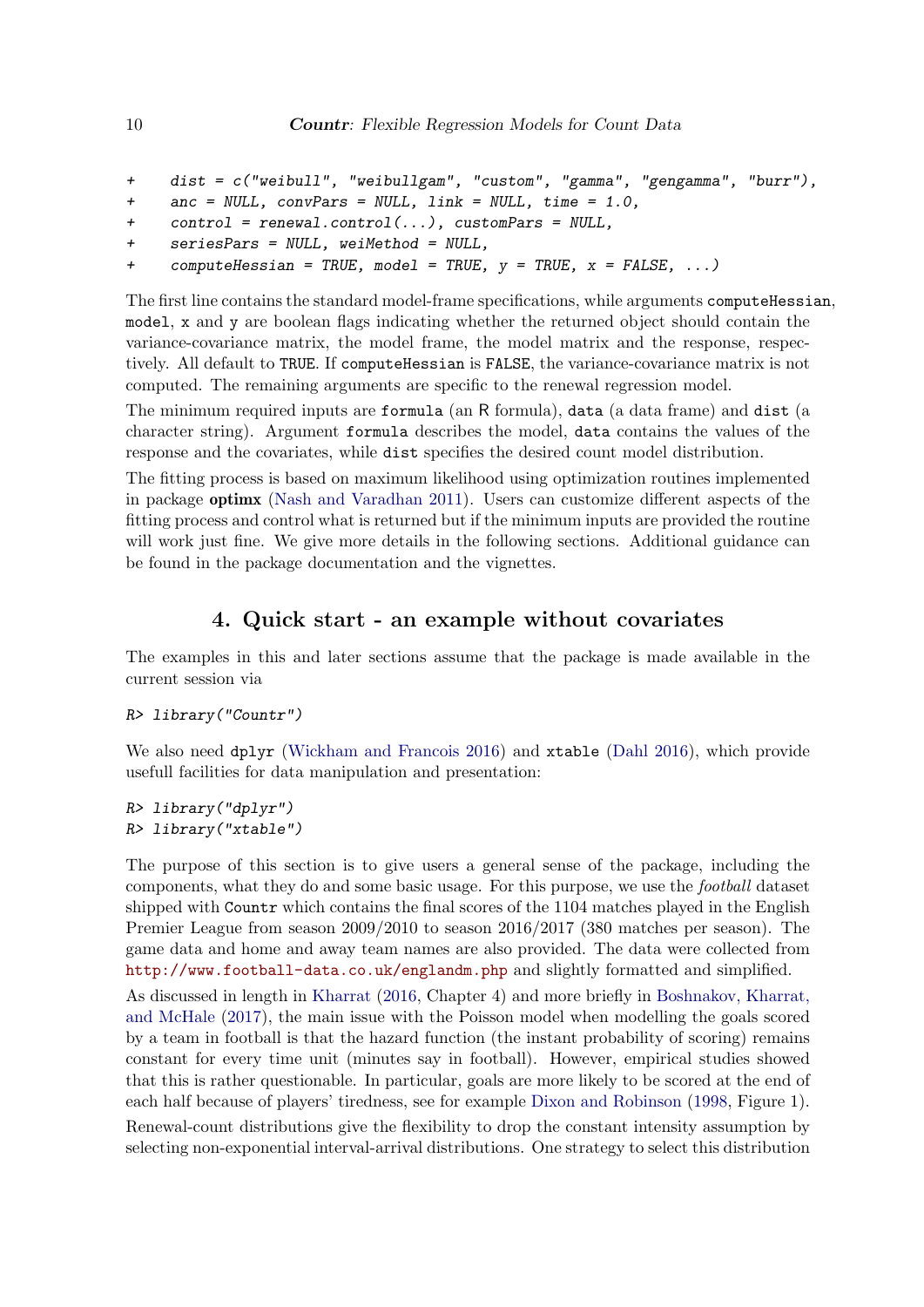is discussed in Kharrat (2016, Chapter 4). Here we simply say that the Weibull density seemed to provide the best fit and will be used in this example.

We focus on the goals scored by the away team:

```
R> data("football")
R> table(football$awayTeamGoals)
  0 1 2 3 4 5 6 7
1028 1012 604 279 82 24 10 1
```
Our aim here is not to conduct an extensive analysis of the data but to highlight the improvement introduced by the Weibull-count model compared to Poisson.

We fit the Poisson model using  $g \text{Im}()$  with the family argument set to poisson. For the Weibull-count model we use renewalCount() with dist = "weibull". Both models are intercept only (no covariates specified).

```
R away_poiss \leq glm(formula = awayTeamGoals \leq 1, family = poisson,
+ data = football)
R> away_wei <- renewalCount(formula = awayTeamGoals \degree 1, data = football,
+ dist = "weibull", computeHessian = FALSE,
+ control = renewal.control(trace = 0))
```
We start by investigating the distribution of goals and the associated fitted probabilities induced by the two models. The away team rarely scores more than 4 goals and hence we decided to aggregate counts of 5 and larger.

```
R> breaks_ <- 0:5R> pears <- compareToGLM(poisson_model = away_poiss, breaks = breaks_,
+ weibull = away_wei)
```
Figure 1 shows the observed relative frequencies together with the predictions from the two models.

As expected, the most likely outcome for away goals is 0, 1 and to some extent 2. Eyeballing Figure 1, the Weibull-count model is a clear improvement over the Poisson model.

We can now verify these findings with formal statistical tests. As discussed before, the two models are nested and the likelihood ratio test can be used to discriminate between them:

```
R> lr <- lmtest::lrtest(away_poiss, away_wei)
R> lr
```

```
Likelihood ratio test
```

```
Model 1: awayTeamGoals ~ 1
Model 2: awayTeamGoals ~ 1
 #Df LogLik Df Chisq Pr(>Chisq)
1 1 -4364
2 2 -4350 1 28.5 9.5e-08
```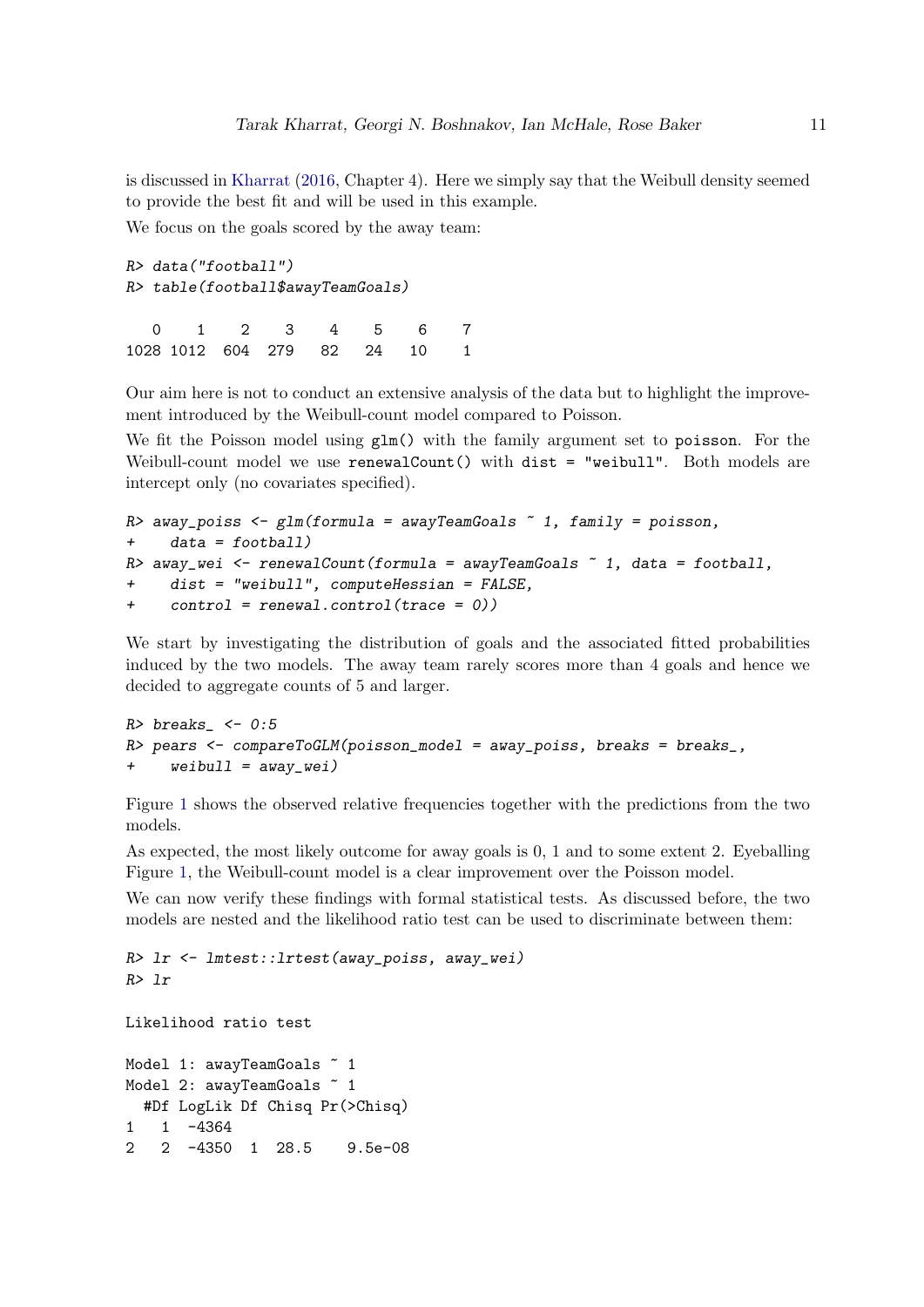

Figure 1: Comparison of Weibull and Poisson models for football data. The predicted frequencies from the Weibull model (green) match the observed frequencies (grey) better than those from the Poisson model (blue).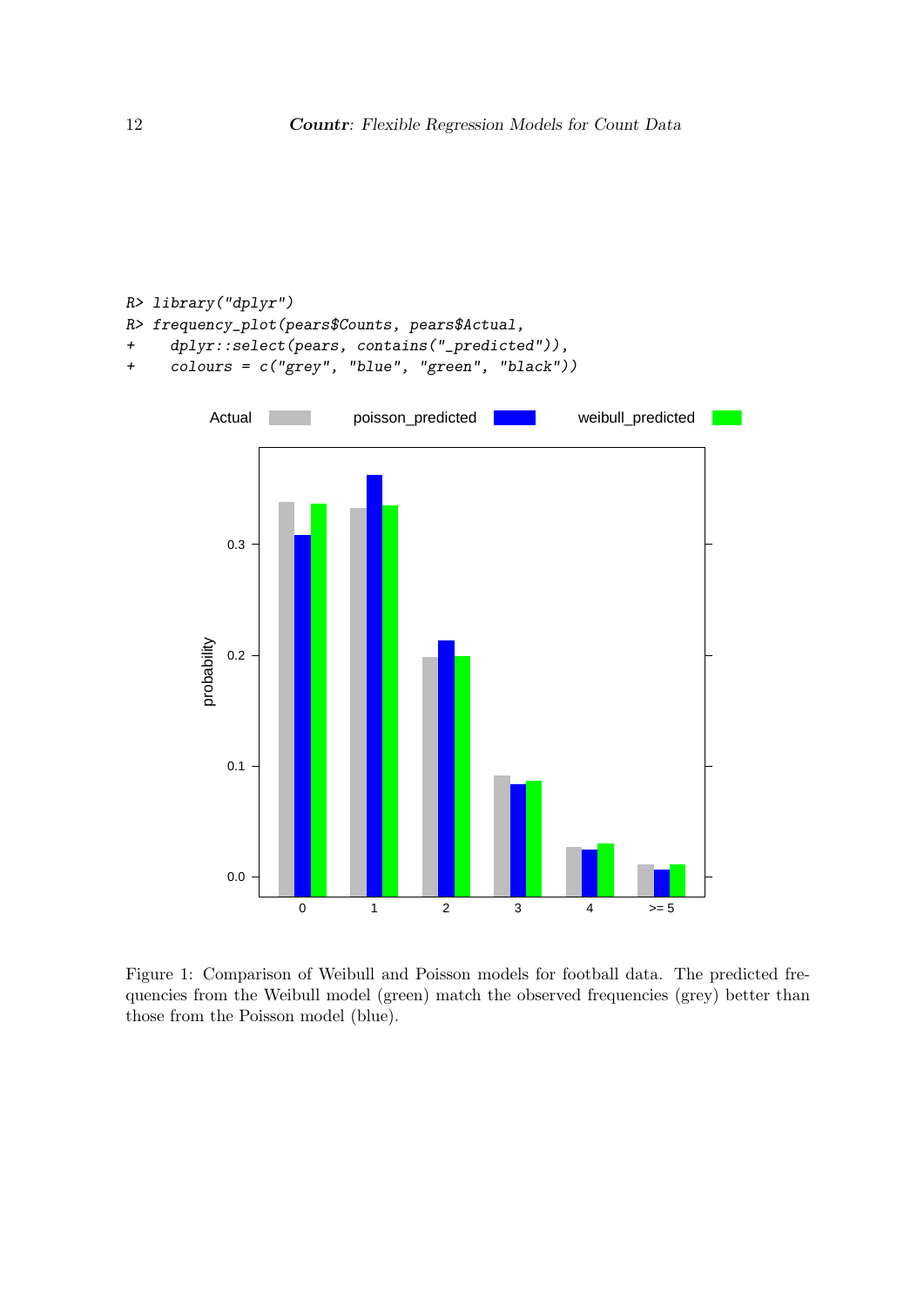The likelihood ratio test's null hypothesis (both models present equal fits) is rejected at any reasonable confidence level, thus confirming that the Weibull addition induced by the shape parameter does improve the fitting.

Finally, formal chi-square goodness-of-fit tests implemented in Countr::chiSq\_gof() can be used to judge how well the models describe the data. Here are the results for the Weibull-count and Poisson models:

```
R> gof_wei <- chiSq_gof(away_wei, breaks = breaks_)
R> gof_pois <- chiSq_gof(away_poiss, breaks = breaks_)
R> rbind(Poisson = gof_pois, "Weibull-count" = gof_wei)
chi-square goodness-of-fit test
Cells considered 0 1 2 3 4 > = 5DF Chisq Pr(>Chisq)
Poisson 5 27.60 4.4e-05
Weibull-count 5 7.26 0.2
```
The results from the two tests are printed together for convenience. The null hypothesis that the Weibull model is adequate cannot be rejected (p-value 0.2), supporting the claim that the Weibull-count model describes the data well. On the other hand, the hypothesis that the Poisson model is adequate is confidently rejected (p-value 4.35e-05).

### 5. An extended example with under-dispersion

We illustrate the usage of **Countr** with the fertility data, first described in Winkelmann (1995, Section 5) and re-analyzed by McShane *et al.* (2008) and Baker and Kharrat (2017). The fertility dataset contains information about a sample of 1,243 women who were over 44 years old in 1985 and answered the questions of the German Socio-Economic Panel. The responses are arranged in a data frame with one row for each mother and 9 columns<sup>1</sup>, coded as follows:

- children number of children.
- $\bullet$  german  $\sim$  German nationality, a factor variable with levels yes and no.
- years\_school general education, measured as years of schooling.
- voc\_train, university post-secondary education: vocational training (voc\_train) and university (university), factor variables with levels yes and no.
- religion factor variable with levels Catholic, Muslim, Protestant, and Other.
- $\bullet$  rural rural, a factor variable with levels yes and no.
- year\_birth year of birth,

<sup>&</sup>lt;sup>1</sup>The dataset is equivalent to the earlier references but, for convenience, we have renamed the variables and replaced the dummy variables with factors.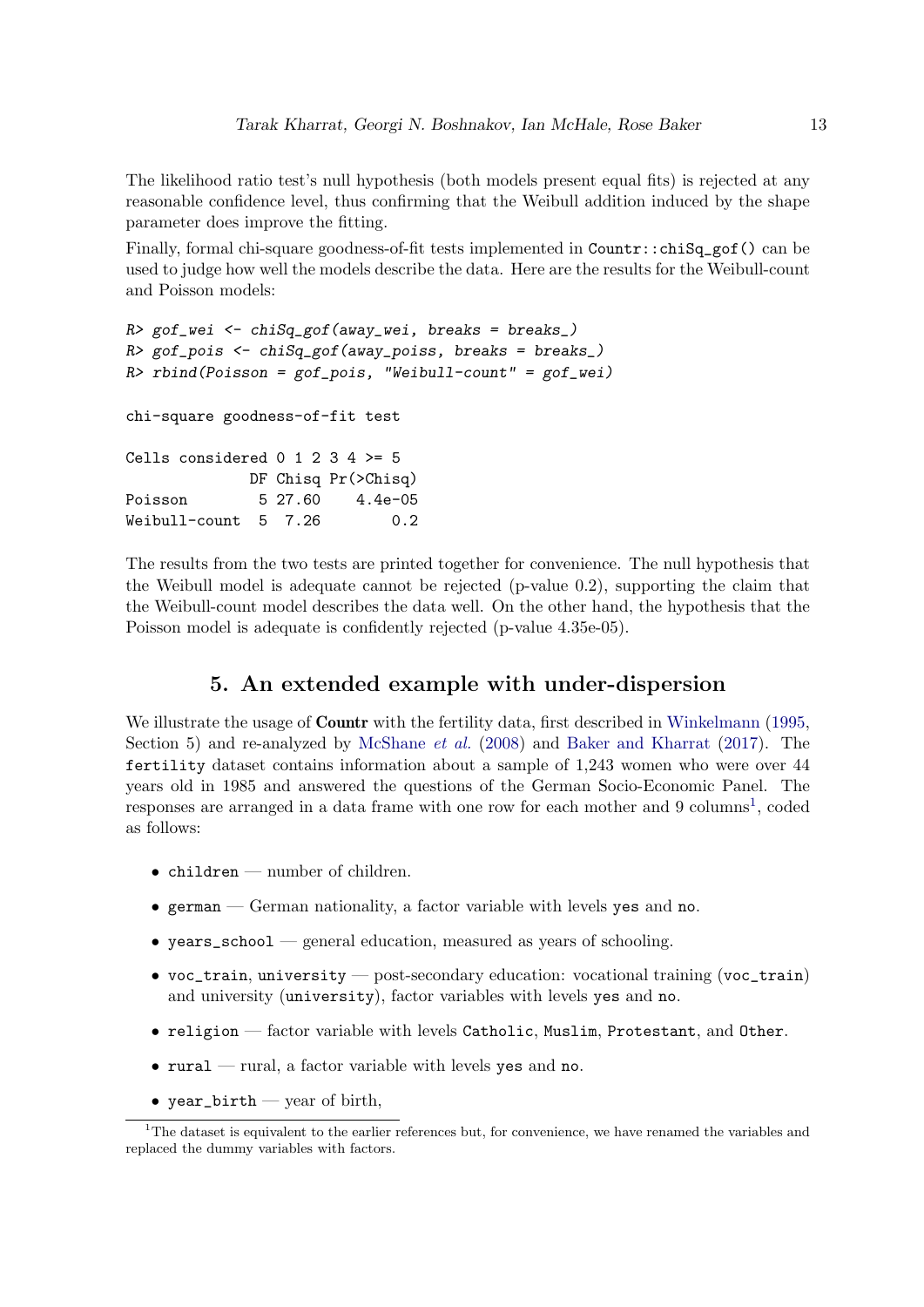• age\_marriage  $-$  age at marriage.

The dataset is available when **Countr** is attached. It can also be loaded independently using data(), e.g.,

```
R> data("fertility", package = "Countr")
```
The motivation to use the fertility data is twofold. First, we wanted to analyse a dataset with under-dispersion, where by construction the Poisson model and the natural extensions, such as negative binomial, fail to capture this aspect in the data. Second, we wanted to give the users the software to reproduce the results discussed in the reference papers Winkelmann (1995) and McShane et al. (2008).

The first few rows of the data are shown in Table 3. The response variable considered

|                | children       | germai | schoo<br>years_ | voc_train | universi | religion | birth<br>year_ | rural | age_marriage |
|----------------|----------------|--------|-----------------|-----------|----------|----------|----------------|-------|--------------|
| 1              | $\overline{2}$ | no     | 8               | no        | no       | Catholic | 42             | yes   | 20           |
| $\overline{2}$ | 3              | no     | 8               | no        | no       | Catholic | 55             | yes   | 21           |
| 3              | 2              | no     | 8               | no        | no       | Catholic | 51             | yes   | 24           |
| 4              | 4              | no     | 8               | no        | no       | Catholic | 54             | no    | 26           |
| 5              | 2              | no     | 8               | no        | no       | Catholic | 46             | yes   | 22           |
| 6              | $\overline{2}$ | no     | 8               | no        | no       | Catholic | 41             | no    | 18           |

Table 3: First few rows of fertility data.

here is the number of children per woman (children). The average number of children observed in this sample is 2.384 and variance is 2.33, so there is no apparent under- or overdispersion. However, when the additional variables are taken into account under-dispersion becomes evident as discussed by McShane et al. (2008) and confirmed by our analysis below. A frequency table of this variable is shown in Table 4. There are 8 possible explanatory

| Frequency 76                                                                  |  |  | 239 483 228 118 44 | 30 |  |  |
|-------------------------------------------------------------------------------|--|--|--------------------|----|--|--|
| Relative frequency 0.061 0.19 0.39 0.18 0.095 0.035 0.024 0.008 0.0064 0.0056 |  |  |                    |    |  |  |

Table 4: Fertility data: Frequency distribution of column children.

variables: 3 numeric and 5 categorical (factors). Tables 5 and 6 show summaries of these variables.

### 5.1. Model specification

### Specifying the count distribution

The count distribution is selected by specifying the distribution of the inter-arrival times. Countr currently provides the four built-in distributions discussed in Table 1. Besides, another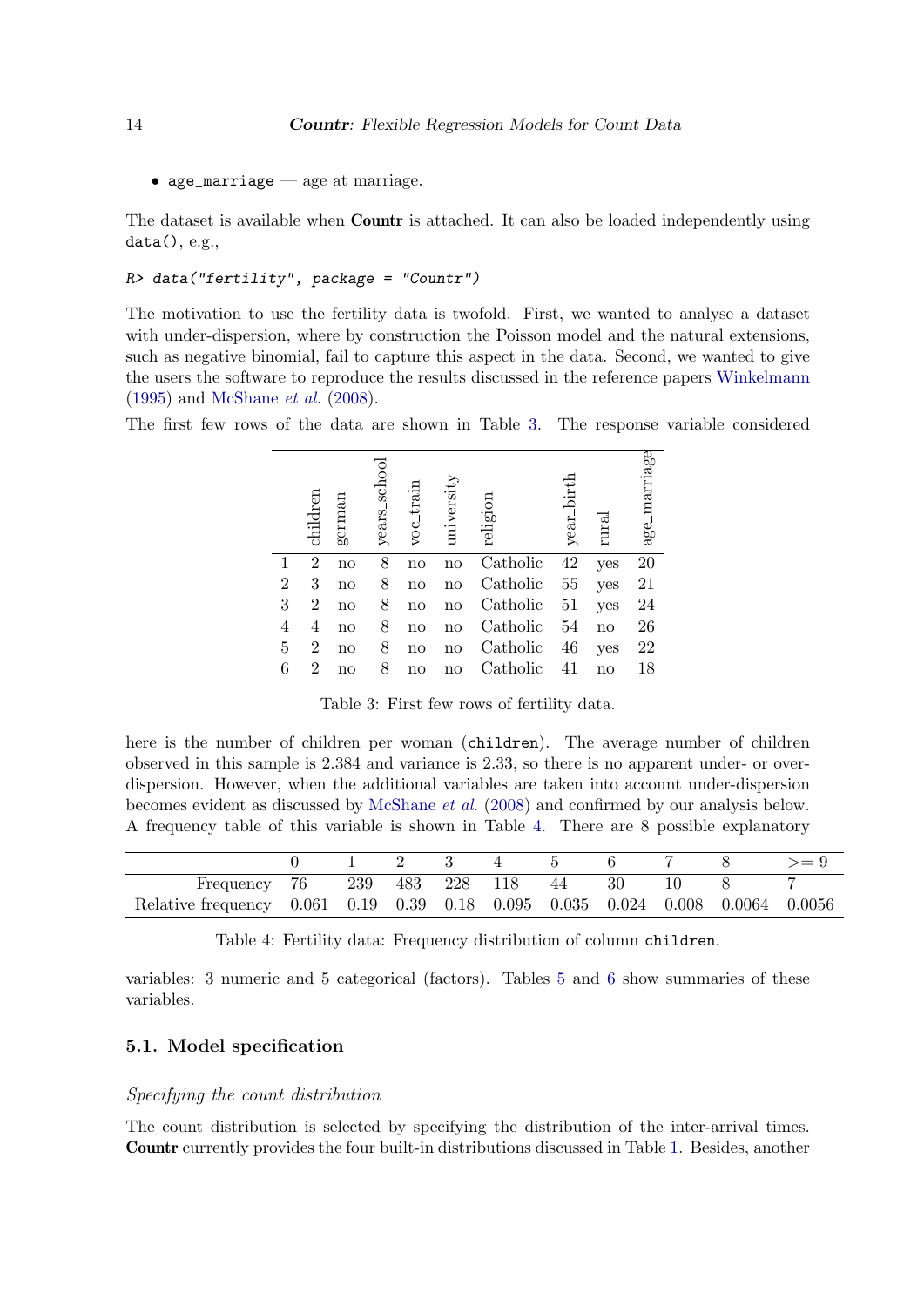|   |                 | german voc_train university | religion       | rural   |
|---|-----------------|-----------------------------|----------------|---------|
|   | no :245 no :704 | no :1207                    | Catholic :130  | no :613 |
|   | yes:998 yes:539 | ves: 36                     | Muslim :502    | yes:630 |
| 3 |                 |                             | Other : $75$   |         |
|   |                 |                             | Protestant:536 |         |

|                    |      |       |       |       | Min. 1st Qu. Median Mean 3rd Qu. | Max.       |
|--------------------|------|-------|-------|-------|----------------------------------|------------|
| children           | 0.00 | 1.00  | 2.00  | 2.38  |                                  | 3.00 11.00 |
| years_school       | 8.00 | 9.00  | 9.00  | 9.10  | 9.00                             | 13.00      |
| year_birth 40.00   |      | 45.00 | 50.00 | 51.99 | 58.00                            | 83.00      |
| age_marriage 17.00 |      | 21.00 | 23.00 | 23.11 | 25.00                            | 30.00      |

Table 5: Summary of the factor variables

|  |  | Table 6: Summary of the numeric explanatory variables |  |
|--|--|-------------------------------------------------------|--|
|  |  |                                                       |  |

distribution (dist = "weibullgam") has been implemented. It is known as the Weibullgamma (or compound Weibull) and is obtained from Weibull by letting the parameter  $\lambda$  have a gamma distribution. The Weibull-gamma count distribution has Weibull-gamma for its interarrival times. This model has been derived in details in McShane et al. (2008). This model can be seen as a means to model heterogeneity of individuals' inter-arrival times, the same way the negative binomial extends the Poisson model. We found this model to be numerically unstable and it should be used with care (see also the discussion in Baker and Kharrat 2017, Section 7.4).

For the renewalCount() function and other functions in the package that provide a choice, the desired inter-arrival distribution is specified by the argument dist as a character string, which should have one of the values reported in Table 2. Inter-arrival distributions defined by the user are also supported and specified by dist = "custom", see Section 5.3.

### Specifying covariates

Covariates can be introduced using familiar R formula syntax. In the examples with the fertility dataset we will use the following formula:

### $R$ > regModel  $\le$  children  $\degree$  german + years\_school + voc\_train + university + + religion + rural + year\_birth + age\_marriage

When supplied as argument formula in a call to renewalCount() the left-hand side of the formula specifies the response variable. The right-hand side gives the covariates for the linear relationship to the (possibly transformed by a link function) corresponding parameter of the count distribution.

Different links can be specified using the link argument of renewalCount(). It should be a named list, where the link for each parameter of the distribution is given as a character string. For example, the log link can be specified for the shape and scale parameters of the Weibull distribution as follows:

### $R$ > link\_weibull <- list(scale = "log", shape = "log")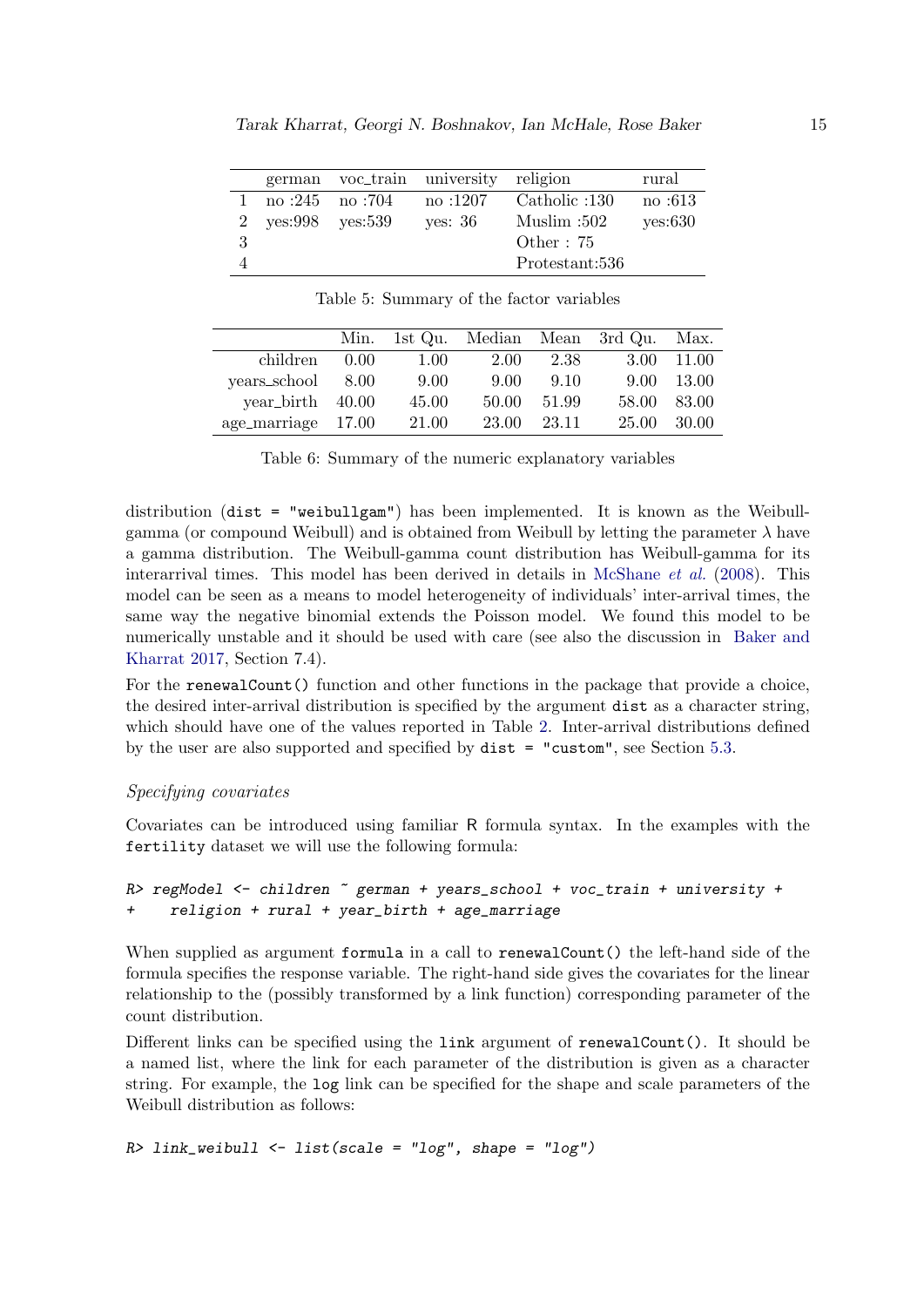Possible options for the link function are "log", "cauchit", "cloglog", "probit", "logit" and "identity" (default for user defined distributions).

### 5.2. Fitting built-in models

The fitting function renewalCount() has many arguments but when fitting models with the built-in count distributions it is usually sufficient to specify the model, the data, and possibly initial values, leaving the remaining settings to their default values. For example, the gamma model of Winkelmann (1995) can be fitted as follows:

```
R> gamModel \leq renewalCount(formula = regModel, data = fertility,
    dist = "gamma", control = renewal.contrib(trace = 0))
```
The setting trace = 0 in this and other examples prevents the optimising function from printing during the optimisation step.

Almost any aspect of the computation can be customized in renewalCount() and options are provided to give the user control over the computation of the initial values, the numerical optimization algorithm, the method for computing the count probability and the returned values, among others.

### User defined initial values

As usual in non-linear optimisation, for best results informed initial values should be provided whenever possible.

One strategy is to fit a Poisson GLM model and use its parameter estimates as starting values for the linear predictor of the location parameter. Since the models fitted by **Countr** contain additional parameters, these need to be set suitably. For example, the Weibull count model reduces to the Poisson if the shape parameter is equal to one, so this is a natural initial value for this parameter. More generally, for a count distribution which generalizes the Poisson model, values of the parameters that reduce the distribution to Poisson are often suitable starting points. Some theoretical results support this procedure, see for example Cameron and Trivedi (2013, Section 3.2).

The above strategy is adopted by renewalCount() when no initial values are provided. However, when fitting a model with more than one linear predictor, initial values are required from the user.

The initial values are passed to renewalCount() as a named numeric vector. For this, the names of the coefficients are needed. They have the form par\_covname, where covname is the name of a covariate and par is the name of the distribution parameter, such as shape to which the covariate is linked. Intercepts are named par\_. The names of the distribution parameters can be found by a call to getParNames(). For example, this shows that the parameters of the Weibul distribution are named "scale" and "shape":

### R> getParNames("weibull")

### [1] "scale" "shape"

A suitably named vector can be obtained by extracting the coefficients of an existing model and, if necessary, changing their values. The convenience function renewalCoef(object,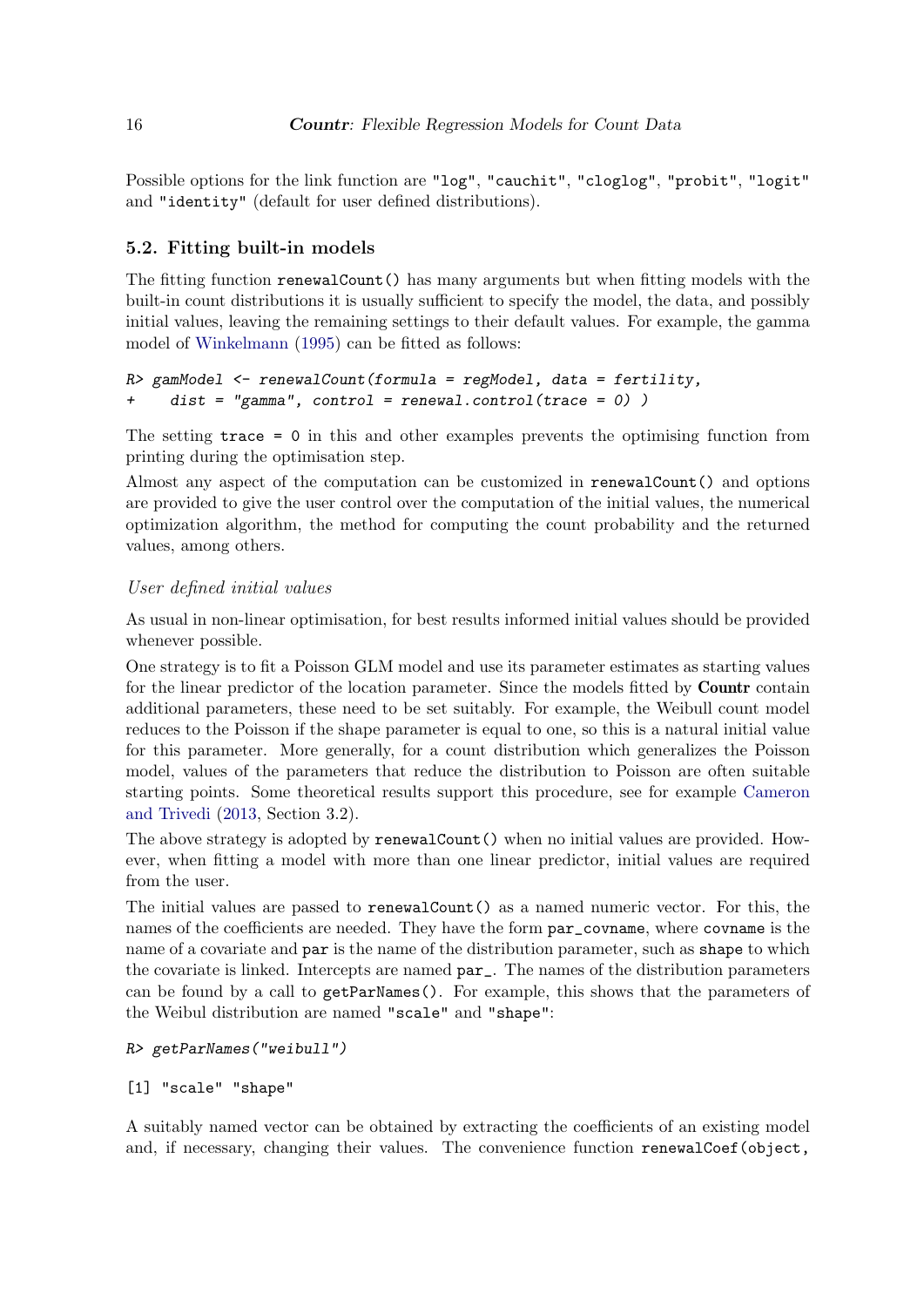target) eliminates most of the tedious work by going even further — it takes object, usually a fitted model, extracts coefficients, and renames them for use with the parameter or distribution specified by target, see the examples below. If a suitable model is not available, the function renewalNames() can be used to get a character vector of names of parameters. It can be used in two ways. The first, renewalNames(object, target), has similar semantics to renewalCoef(). The second is renewalNames(object,...), where "..." are the same arguments that would be used in a call to renewalCount(). In this case renewalNames() returns the names of the coefficients of the model that would be produced if renewalCount() was called with the same parameters. For example, changing renewalCount to renewalNames in the code used to obtain gamModel, we get:

```
R> renewalNames(regModel, data = fertility, dist = "gamma")
```

| $[1]$ "rate_"            | "rate_germanyes"          |
|--------------------------|---------------------------|
| [3] "rate_years_school"  | "rate_voc_trainyes"       |
| [5] "rate_universityyes" | "rate_religionMuslim"     |
| [7] "rate_religion0ther" | "rate_religionProtestant" |
| [9] "rate_ruralyes"      | "rate_year_birth"         |
| [11] "rate_age_marriage" | "shape_"                  |
|                          |                           |

We illustrate below the preparation of initial values for the Weibull count model of McShane et al. (2008). This is a model with one linear predictor, as in the Poisson model. An example for the case with more linear predictors is given later along with the discussion of regression on ancilliary parameters.

As discussed above, we fit a Poisson model:

 $R > IV \leq glm(regModel, family = poisson(), data = fertility)$ 

 $R$ > coef(IV)

| (Intercept)   | germanyes      | years_school | voc_trainyes                     |
|---------------|----------------|--------------|----------------------------------|
| 1.14744       | $-0.20036$     | 0.03351      | $-0.15278$                       |
| universityyes | religionMuslim |              | religionOther religionProtestant |
| $-0.15483$    | 0.21804        | 0.54757      | 0.11341                          |
| ruralyes      | year_birth     | age_marriage |                                  |
| 0.05907       | 0.00242        | $-0.03045$   |                                  |

We then rename the coefficients of model IV to link them to the first parameter, scale, of the Weibull distribution:

R> startW <- renewalCoef(IV, target = "scale")

The Poisson model is a particular case of the Weibull model with shape parameter equal to one, which we use as a natural initial value for this parameter and append it to startW to complete it. Note that the regression is done on log() scale for both the shape and scale parameters as explained above.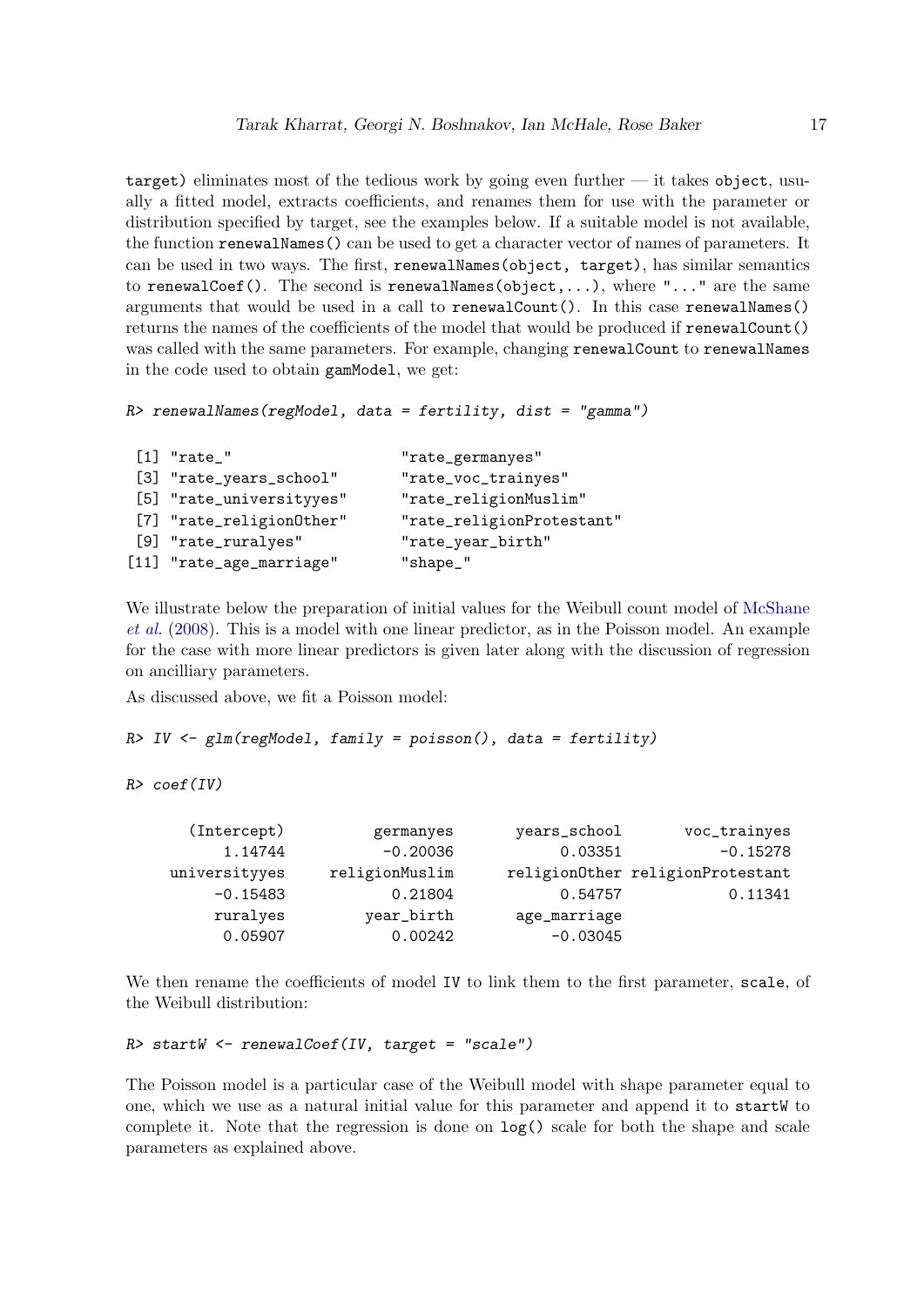```
R> startW \leftarrow c(statW, "shape" = log(1))R> startW
```

| scale              | scale_germanyes                              | scale_years_school   |
|--------------------|----------------------------------------------|----------------------|
| 1.14744            | $-0.20036$                                   | 0.03351              |
| scale_voc_trainyes | scale_universityyes                          | scale_religionMuslim |
| $-0.15278$         | $-0.15483$                                   | 0.21804              |
|                    | scale_religion0ther scale_religionProtestant | scale_ruralyes       |
| 0.54757            | 0.11341                                      | 0.05907              |
| scale_year_birth   | scale_age_marriage                           | shape_               |
| 0.00242            | $-0.03045$                                   | 0.00000              |

Finally, we fit the model, The initial values are passed to renewalCount() through the renewal.control() routine that will run a sanity check before passing them to the optimizer:

```
R> weiModel <- renewalCount(formula = regModel, data = fertility,
     dist = "weibull", control = renewal.contrib(trace = 0, start = startW))
```
This model is further discussed in Section 5.4.

#### Customizing the optimization routine

As mentioned above, renewalCount() maximizes the log-likelihood of the desired model by a call to optimx() from package optimx (Nash and Varadhan 2011). The default is to use method = "nlminb" with a maximum of 1000 iterations. Users can change this again through the renewal.control() routine. Any other option accepted by optimx() can also be passed in renewal.control(), e.g.,

```
R> weiModelA <- renewalCount(formula = regModel, data = fertility,
+ dist = "weibull",
+ control = renewal.control(trace = 0, method = "L-BFGS-B"))
```
It is also possible to experiment with more than one optimisation algorithm in a single call to renewalCount(). The result with the highest value of the objective function (largest log-likelihood) will be preferred. This is illustrated below:

```
R> weiModel_many <- renewalCount(formula = regModel, data = fertility,
+ dist = "weibull", control = renewal.control(trace = 0,
+ method = c("nlminb", "Nelder-Mead", "BFGS")))
```
Field optim of the result contains a data frame giving, for each method, the estimates of the parameters, the run time (xtimes), the value of the log-likelihood evaluated at the estimates (value) and other quantities from the optimisation routine. In our example:

R> t(weiModel\_many\$optim)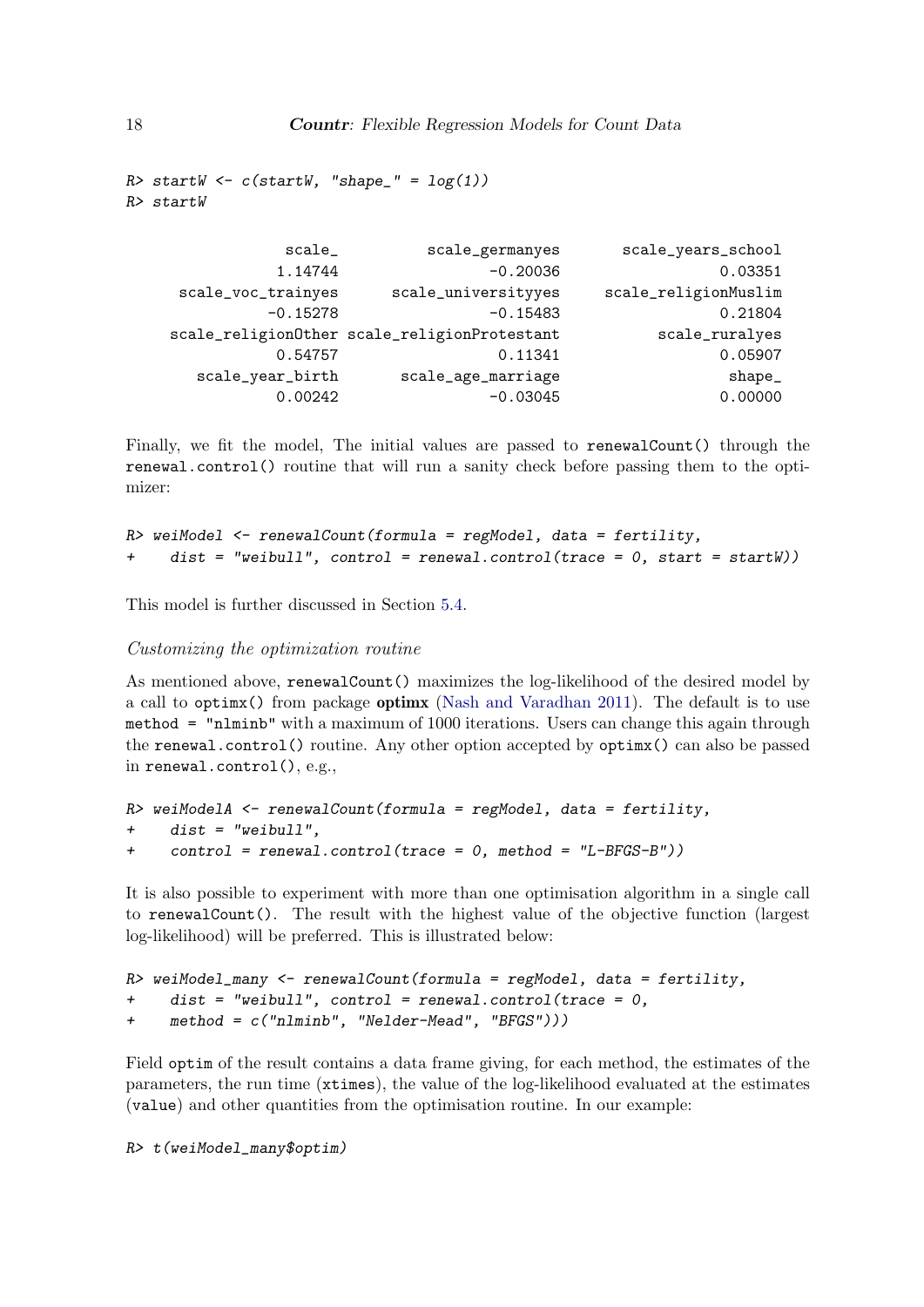|                                            | nlminb               |                           | BFGS Nelder-Mead              |
|--------------------------------------------|----------------------|---------------------------|-------------------------------|
| scale_                                     |                      | 1.40e+00  1.41e+00        | $1.22e+00$                    |
| scale_germanyes                            |                      |                           | -2.23e-01 -2.20e-01 -2.13e-01 |
| scale_years_school                         |                      |                           | 3.85e-02 3.90e-02 4.72e-02    |
| scale_voc_trainyes                         |                      |                           |                               |
| scale_universityyes                        |                      |                           |                               |
| scale_religionMuslim                       |                      |                           | 2.42e-01  2.42e-01  2.26e-01  |
| scale_religion0ther                        | 6.39e-01    6.39e-01 |                           | $6.38e-01$                    |
| scale_religionProtestant 1.23e-01 1.24e-01 |                      |                           | $9.78e-02$                    |
| scale_ruralyes                             |                      | 6.81e-02 6.77e-02         | $6.15e-02$                    |
| scale_year_birth                           |                      | 2.30e-03 1.95e-03         | $2.13e-03$                    |
| scale_age_marriage                         | -3.40e-02 -3.40e-02  |                           | $-2.86e-02$                   |
| $shape_{-}$                                | $2.12e-01$           | $2.11e-01$                | $2.09e-01$                    |
| value                                      |                      | $-2.08$ e+03 $-2.08$ e+03 | $-2.08e + 03$                 |
| fevals                                     |                      | 1.05e+02 9.50e+01         | $1.00e + 03$                  |
| gevals                                     |                      | 7.92e+02 1.50e+01         | ΝA                            |
| niter                                      | $5.60e+01$           | NA                        | NA                            |
| convcode                                   |                      | $0.00e+00$ 0.00e+00       | $1.00e+00$                    |
| kkt1                                       | NA                   | NA                        | ΝA                            |
| kkt2                                       | NA                   | NA                        | ΝA                            |
| xtimes                                     | $2.31e+01$           | $1.15e+01$                | $2.58e + 01$                  |

The algorithms are arranged in decreasing order of the likelihood. Here the three algorithms found a similar value of the log-likelihood but the "Nelder-Mead" did not converge. Although substantially slower, the "nlminb" was preferred because it gave a sligltly higher likelihood  $(-2077.022,$  for "nlminb" compared to  $-2077.034$ , for the "BFGS" algorithm).

### Regression models on the ancillary parameters

So far we have given examples of regression models in which the parameter regressed on is the location parameter, or more precisely, the first parameter of the count distribution. Countr offers the possiblity to specify covariates on the "ancillary" parameters (the ones that determine the shape, the variance or other higher moments). This can be done using either argument anc of renewalCount() or an extended formula syntax.

If anc is supplied, it should be a named list in which each component is a model formula describing a regression equation for an ancillary parameter. Only the right-hand sides of these formulas are used. This setup is modelled on (and is compatible with) package flexsurv (Jackson 2016, function flexsurvreg()). For example, to specify a Weibull count model with response variable y and covariates  $x1$ ,  $x2$  and  $x3$ , we could use something like formula = y  $x + x^2 + x^3$  and anc = list(shape =  $x^2$ ) in the call to renewal Count() to request different covariates for the scale and shape parameters.

Alternatively, the regression terms for all parameters can be put on the right-hand side (rhs) of argument formula, separated by |. In this case the left-hand side (lhs) may also contain terms separated by | to designate the response variable and the distribution parameters. The latter can be omitted if there is no ambiguity. For example, the same model as above can be specified with formula =  $y \sim x1 + x2 + x3$  | x1, or more verbosely by formula = y | shape  $x + x^2 + x^3$  | x1. In the latter case the i-th term on the lhs is paired with the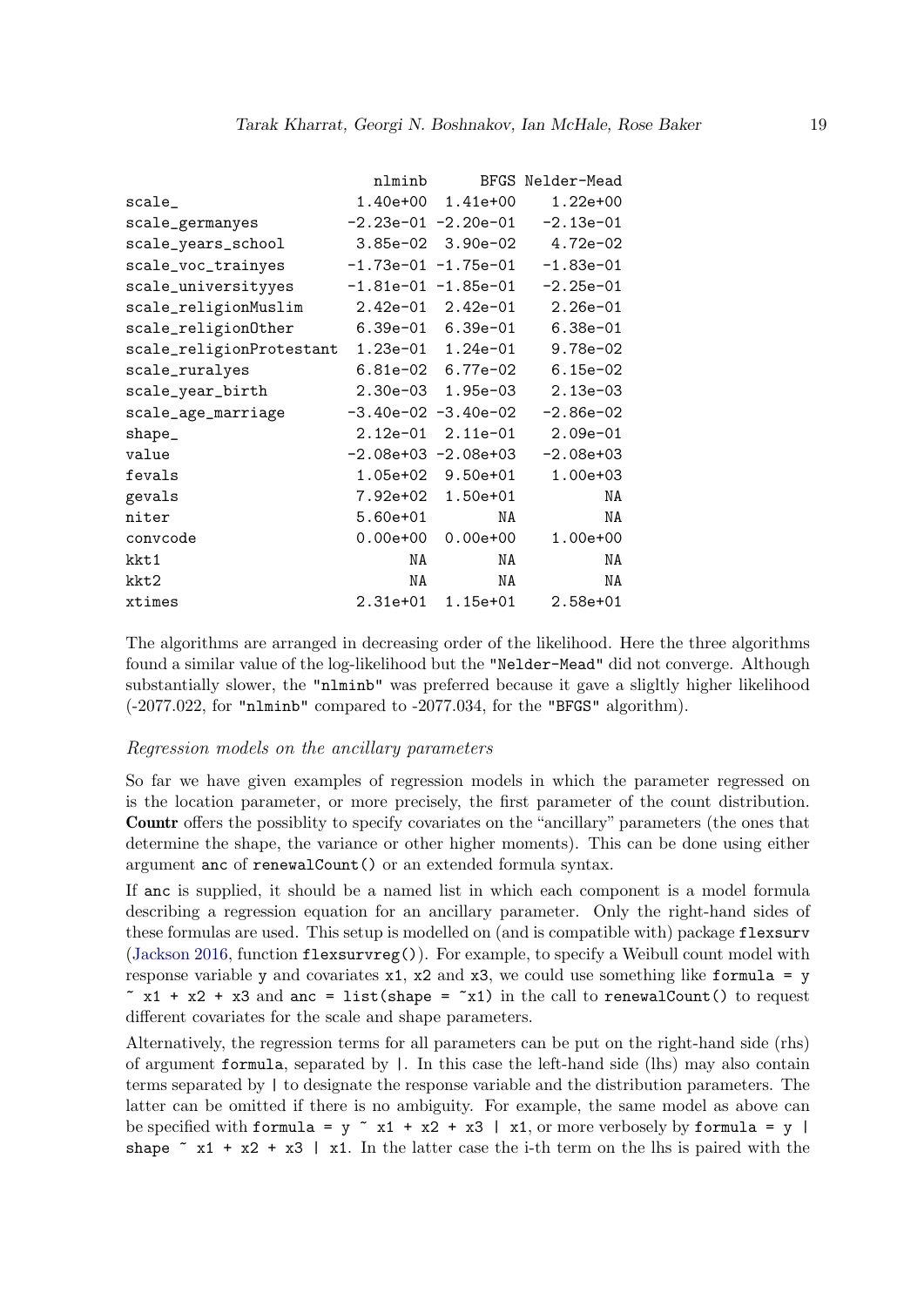i-th term on the rhs. If the same model formula is desired for all parameters, there is no need to repeat the rhs. Thus, formula =  $y$  | shape  $x$  x1 requests  $x$  x1 for both, the response variable and the shape parameter. Note that x1 applies only to terms listed in the lhs—if shape is omitted, formula =  $y \sim x1$ , x1 will not be used for it.

Formulas can be created and manipulated with standard R tools and Formula::as.Formula. Sometimes it may be troublesome to manipulate long formulas, so package **Countr** provides the helper function CountrFormula as an aid in creating formulas suitable for renewalCount. Here is an illustrative example of its use:

```
R> CountrFormula(y x1 + x2 + x3, shape = x1)
```

```
y | shape x_1 + x_2 + x_3 | x1
```
We show below an example of fitting a model for the generalized gamma inter-arrival times with covariates applied to all the distribution parameters. The names of the distribution parameters in this case are "mu" (location), "sigma" and "Q" (see Table 2). To fit a model using the same model formula, regModel, for all parameters we can call renewalCount with formula = regModel and anc set up as follows:

### $R$  anc  $\leq$  list(sigma = regModel,  $Q$  = regModel)

In the ancillary regression case, starting values have to be provided. As discussed earlier, we obtain informative initial values for the location parameter from a Poisson model. Here we can use the previously model IV. We also set the intercepts for  $(\log)$  "sigma" and " $\mathbb{Q}$ " to one and the remaining regression coefficients to zero. With the help of renewalCoef() all this can be done with a couple of lines:

```
R> startA <- renewalCoef(IV, target = "gengamma")
R> startA[c("Q_", "sigma_")] <- c(1, log(1))
R> startA
```

| mu_years_school     | mu_germanyes          | $mu_$                    |
|---------------------|-----------------------|--------------------------|
| 0.03351             | $-0.20036$            | 1.14744                  |
| mu_religionMuslim   | mu_universityyes      | mu_voc_trainyes          |
| 0.21804             | $-0.15483$            | $-0.15278$               |
| mu_ruralyes         | mu_religionProtestant | mu_religion0ther         |
| 0.05907             | 0.11341               | 0.54757                  |
| sigma_              | mu_age_marriage       | mu_year_birth            |
| 0.00000             | $-0.03045$            | 0.00242                  |
| sigma_voc_trainyes  | sigma_years_school    | sigma_germanyes          |
| 0.00000             | 0.00000               | 0.00000                  |
| sigma_religion0ther | sigma_religionMuslim  | sigma_universityyes      |
| 0.00000             | 0.00000               | 0.00000                  |
| sigma_year_birth    | sigma_ruralyes        | sigma_religionProtestant |
| 0.00000             | 0.00000               | 0.00000                  |
| Q_germanyes         | $Q_{-}$               | sigma_age_marriage       |
| 0.00000             | 1.00000               | 0.00000                  |
|                     |                       |                          |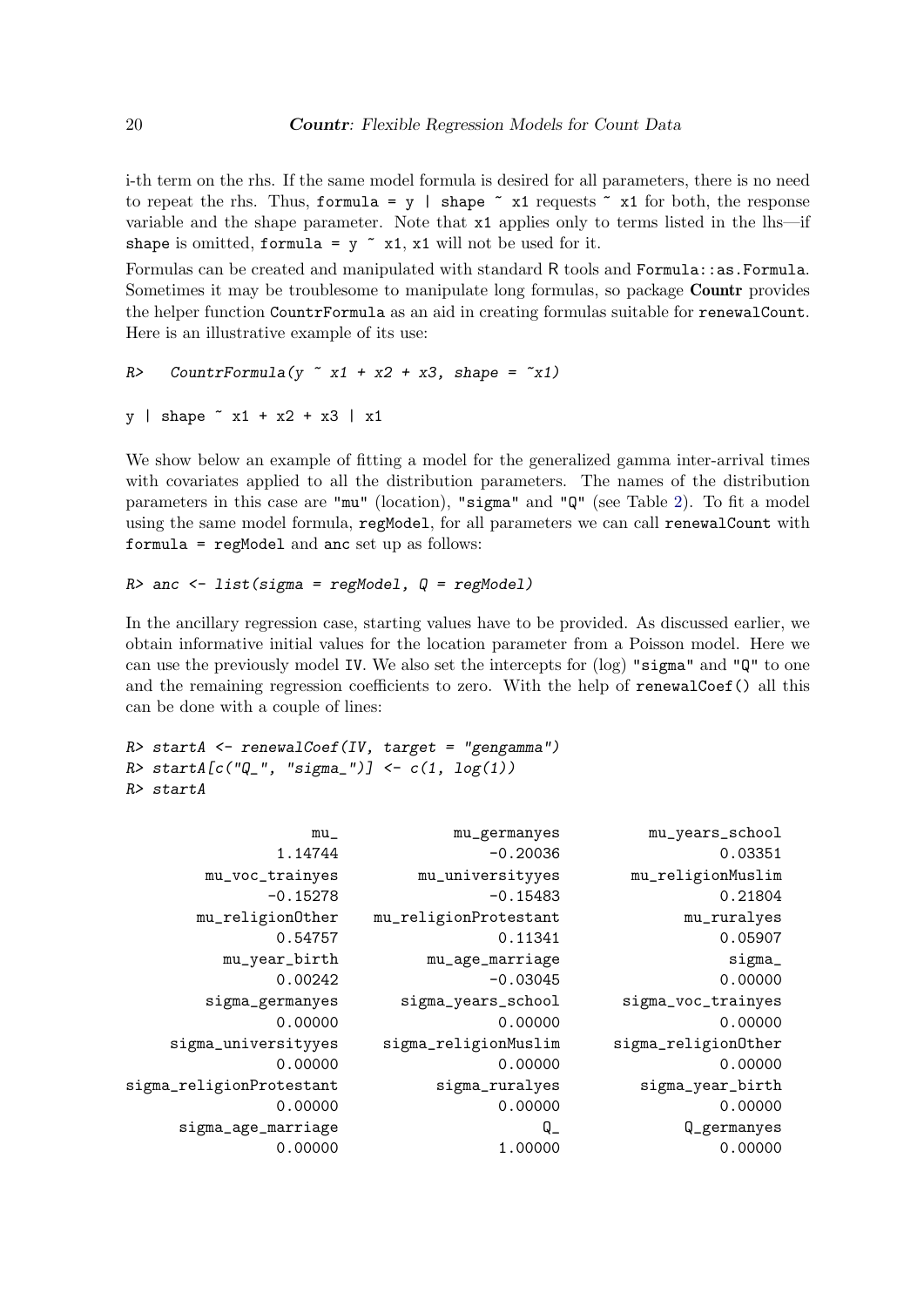| Q_years_school   | Q_voc_trainyes  | Q_universityyes      |
|------------------|-----------------|----------------------|
| 0.00000          | 0.00000         | 0.00000              |
| Q_religionMuslim | Q_religion0ther | Q_religionProtestant |
| 0.00000          | 0.00000         | 0.00000              |
| Q_ruralyes       | $Q_year\_birth$ | Q_age_marriage       |
| 0.00000          | 0.00000         | 0.00000              |

The above illustrates the use of the name of a count distribution for argument target. In that case renewalCoef() assumes that the same formula is used for all parameters. The model now can be fit with:

```
R> gengamModel_ext0 <- renewalCount(formula = regModel, data = fertility,
+ dist = "gengamma", anc = anc,
    control = renewal.control(start = startA, trace = 0),+ computeHessian = FALSE)
```
To illustrate the use of different formulas for the different parameters, let us use regModel for the first parameter and the following specifications for the remaining parameters:

```
R> sigmaModel <- \tilde{ } german + university + religion + age_marriage
R> QModel <- ~ german + religion + age_marriage
```
For use with argument anc, we create the following list:

 $R$ > anc <- list(sigma = sigmaModel,  $Q = Q$ Model)

For the alternative formula method we prepare an extended formula:

```
R> regModelSQ <- Formula::as.Formula(regModel, sigmaModel, QModel)
```
We could use also

```
R> CountrFormula(regModel, sigma = sigmaModel, Q = QModel)
```

```
children | sigma | Q \tilde{ } german + years_school + voc_train + university +
   religion + rural + year_birth + age_marriage | german + university +
   religion + age_marriage | german + religion + age_marriage
```
As discussed earlier, we can obtain informative initial values for the location parameter from a Poisson model. Here we can use the previously fitted model IV for the location parameter. Similarly, for the other parameters we fit Poisson models with the respective formulas. Some justification for this comes from the properties of the Poisson distribution (most notably its variance is equal to the mean). Also, we use update() to set the response variable, since sigmaModel and QModel have empty left-hand sides:

```
R> IV2 <- glm(update(sigmaModel, children ~ .),
+ family = poisson(), data = fertility)
R > IV3 \leftarrow \text{glm}(\text{update}(\text{QModel}, \text{ children}^*),family = poisson(), data = fertility)
```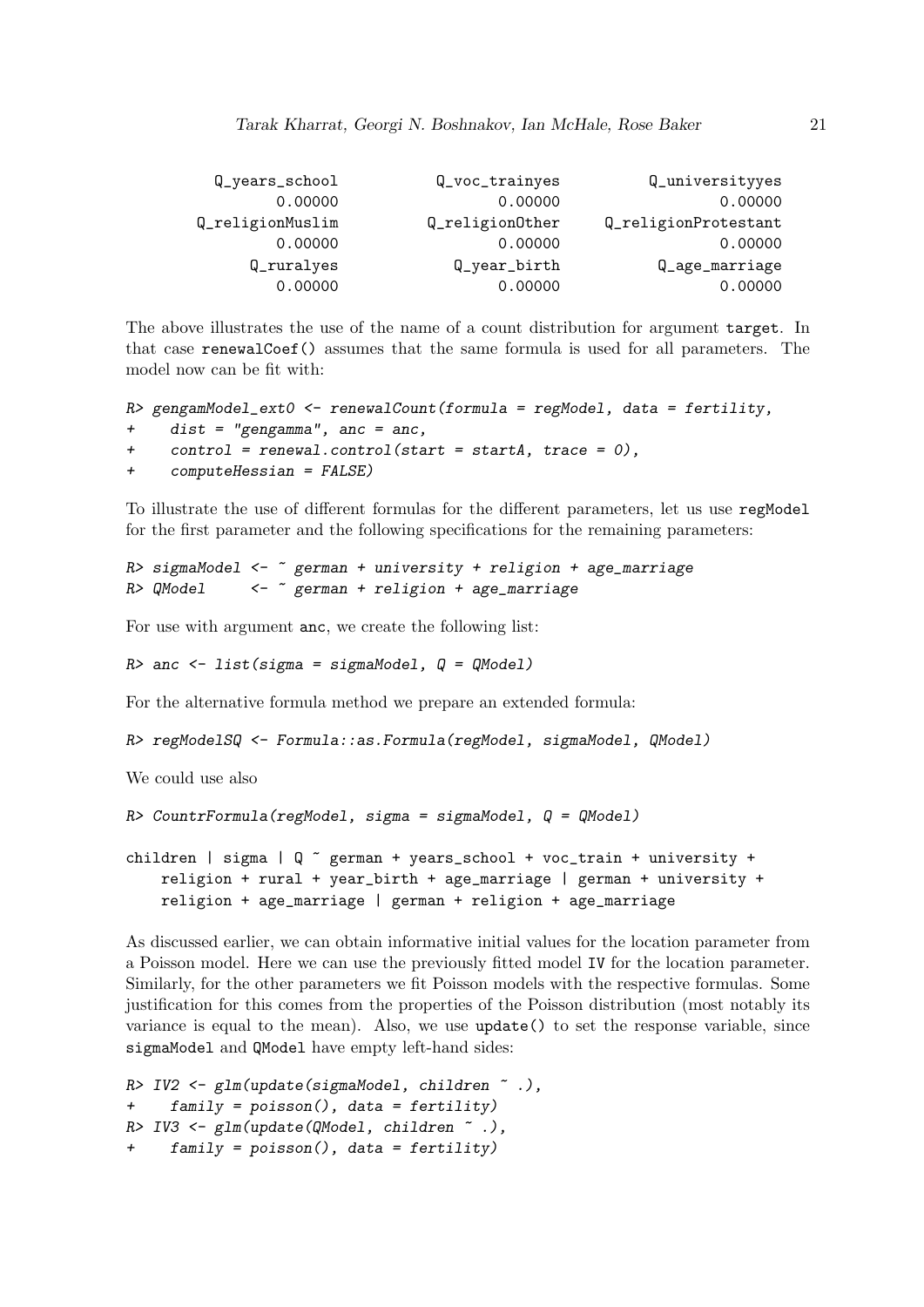We construct the initial values from the above fits with the help of renewalCoef() and suitable settings for its argument target:

```
R> startGG <- c(renewalCoef(IV, target = "mu"),
+ renewalCoef(IV2, target = "sigma"),
+ renewalCoef(IV3, target = "Q"))
R> startGG
```

| mu_years_school      | mu_germanyes                                 | $mu_{-}$         |
|----------------------|----------------------------------------------|------------------|
| 0.03351              | $-0.20036$                                   | 1.14744          |
| mu_religionMuslim    | mu_universityyes                             | mu_voc_trainyes  |
| 0.21804              | $-0.15483$                                   | $-0.15278$       |
| mu_ruralyes          | mu_religionProtestant                        | mu_religion0ther |
| 0.05907              | 0.11341                                      | 0.54757          |
| sigma_               | mu_age_marriage                              | mu_year_birth    |
| 1.49635              | $-0.03045$                                   | 0.00242          |
| sigma_religionMuslim | sigma_universityyes                          | sigma_germanyes  |
| 0.22214              | $-0.02061$                                   | $-0.20508$       |
| sigma_age_marriage   | sigma_religion0ther sigma_religionProtestant |                  |
| $-0.02848$           | 0.11525                                      | 0.56081          |
| Q_religionMuslim     | Q_germanyes                                  | $\mathtt{Q}_-$   |
| 0.22266              | $-0.20562$                                   | 1.49871          |
| Q_age_marriage       | Q_religionProtestant                         | Q_religion0ther  |
| $-0.02860$           | 0.11580                                      | 0.56086          |

This fits the model using argument anc:

```
R> fm_gengamAnc <- renewalCount(formula = regModel, data = fertility,
+ dist = "gengamma", anc = anc,
+ control = renewal.control(start = startGG, trace = 0),
+ computeHessian = FALSE)
```
Equivalently, the same results are obtained with the extended formula argument:

```
R> fm_gengam <- renewalCount(formula = regModelSQ, data = fertility,
+ dist = "gengamma",
+ control = renewal.control(start = startGG, trace = 0),
+ computeHessian = FALSE)
```
If the optimisation didn't converge or for other reasons, we may need to fit the model again. Here we want to fit the same model using the coefficients of the previous fit as initial values, so we can directly use fm\_gengam. We also request the spg algorithm (Varadhan and Gilbert 2009) for this second iteration:

```
R> startBB <- coef(fm_gengam)
R> fm_gengam_ext <- renewalCount(formula = regModelSQ, data = fertility,
+ dist = "gengamma",
+ control = renewal.control(method = "spg", start = startBB, trace = 0),
+ computeHessian = FALSE )
```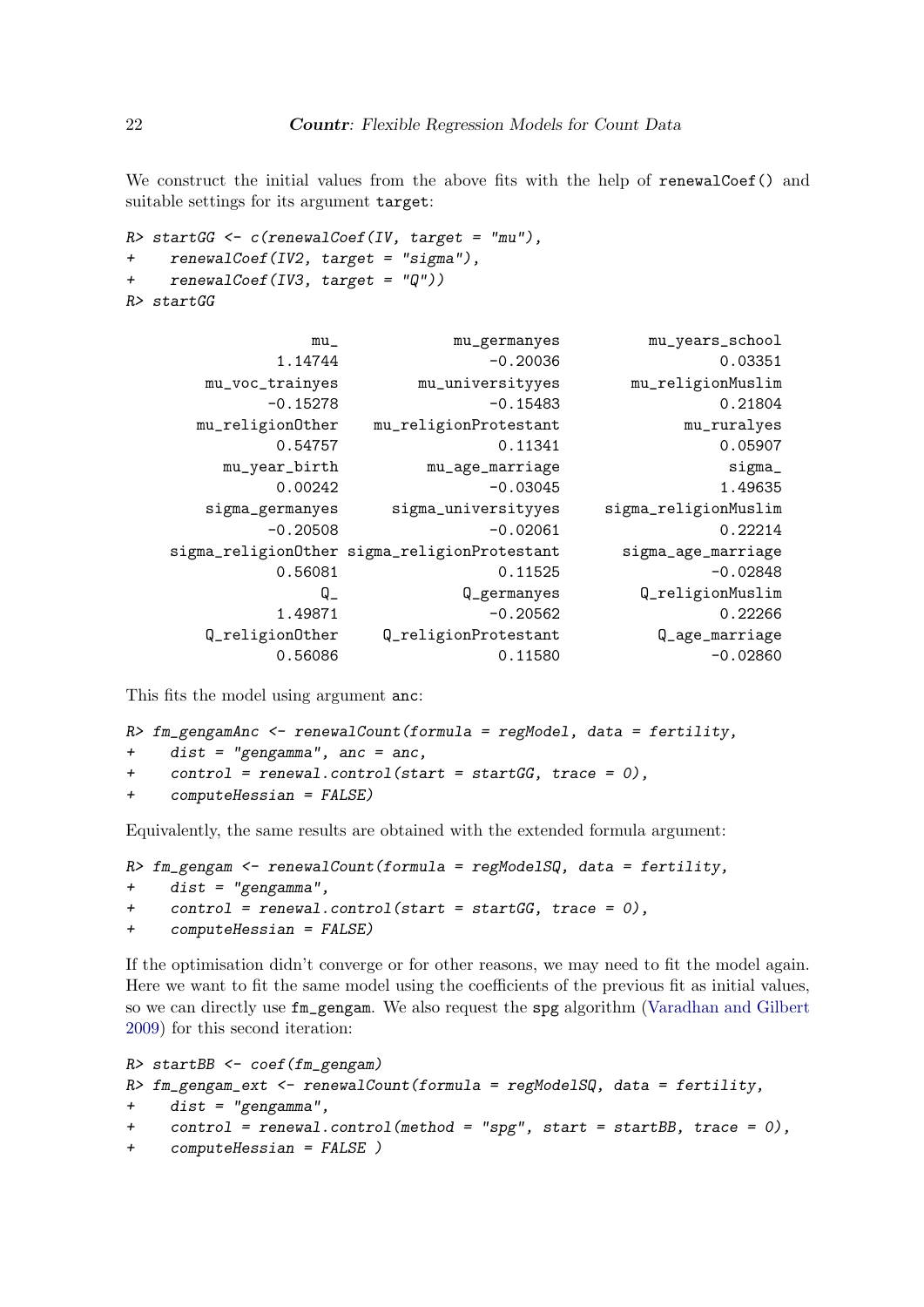A check of the convergence status flag reveals that the optimization did converge:

#### R> fm\_gengam\_ext\$converged

[1] TRUE

### 5.3. Custom inter-arrival distributions

Instead of using the built-in distributions in Countr, users can also specify their own interarrival parametric distributions. For this to work, the following information is required:

- names of the distribution parameters, a character vector.
- survival distribution function, a function with signature function (tt, distP), where tt is a vector of class "numeric" of non-negative values and distP gives the values of the distribution parameters as a named list.
- the name(s) of the link function(s); different link functions may be used for the different parameters. If not specified, identity will be used.

The Weibull inter-arrival distribution is one of the built-in distributions but as an illustrative example here is how it could be specified as a custom distribution:

```
R> parNames \leq c("scale", "shape")
R> sWei <- function(tt, distP) exp( -distP[["scale"]] * tt ^ distP[["shape"]])
R> link \le list(scale = "log", shape = "log")
```
Here parNames defines the names of the parameters, "sWei" computes the survival distribution function and link requests log link for both parameters (a common choice for positive parameters).

Initial values are very desirable for user defined distributions and are computed as discussed in Section 5.2.1. We are going to fit the same model, so we can use the initial values startW defined in that section.

```
R> control_custom <- renewal.control(start = startW, trace = 0)
```
For custom inter-arrival distributions, convolution based methods are the only option. If the user is willing to speed up the computation using a Richardson correction scheme, the appropriate correction function that computes the correction coefficients must be passed. As argued by Baker and Kharrat (2017, Section 3.5), the appropriate values for the Weibull case are  $(2, \alpha)$ , where  $\alpha$  is the shape parameter. This can be communicated to renewalCount() by defining a function whose argument is a named list of the distribution parameters, as in:

```
R> .getExtrapol <- function(distP) {
    c(2, distP[["shape"]])+ }
```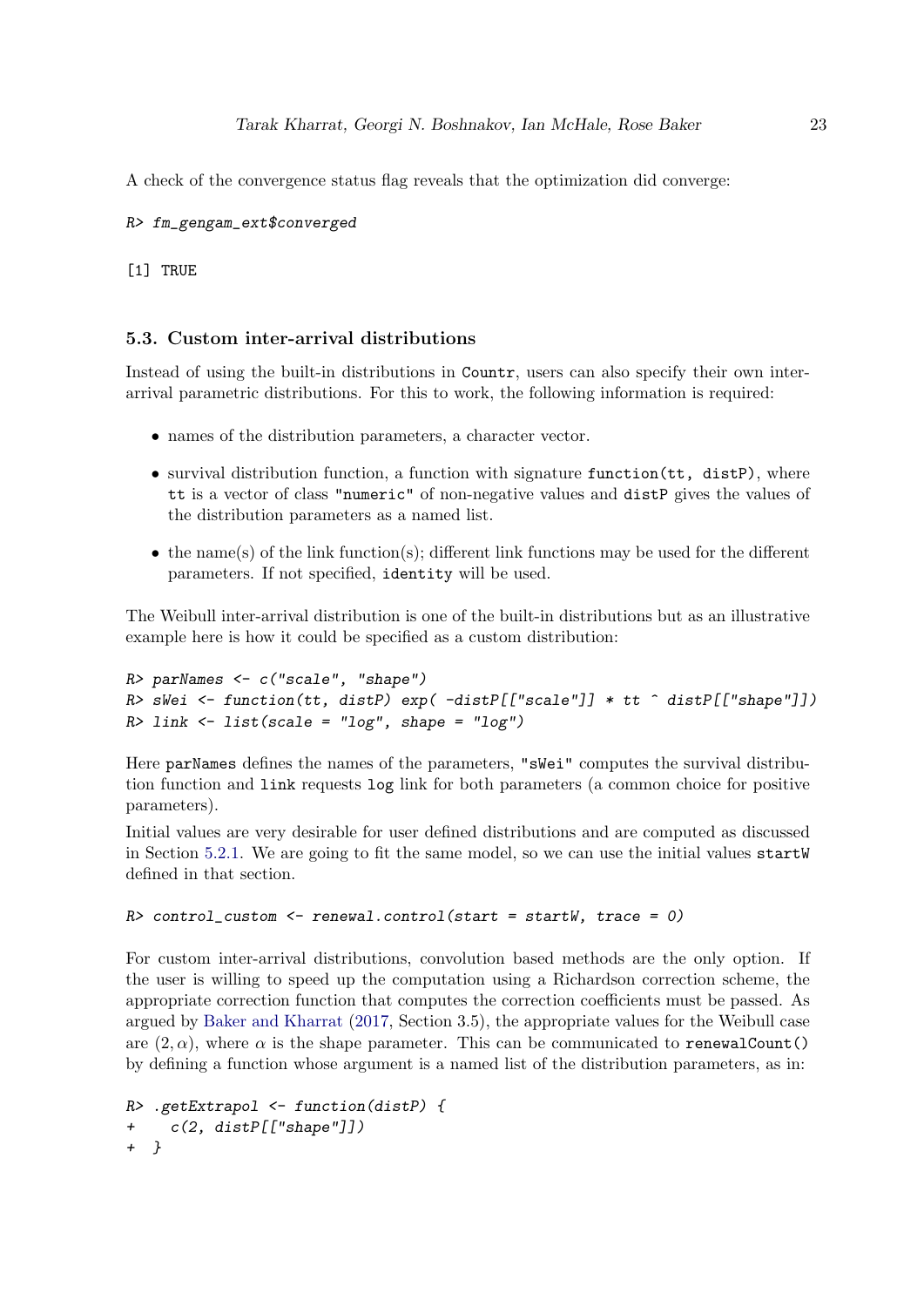The names of the parameters, the survival function and the extrapolation parameters are passed to renewalCount() through argument customPars. In our example these are parNames, sWei and .getExtrapol, respectively. This illustrates the syntax for preparing the list:

```
R> customPars <- list(parNames = parNames, survivalFct = sWei,
     extrapolfct = .getExtrapol)
```
There is also an argument for the links. A model with our custom specified distribution can now be fitted with:

```
R> weiModelCust <- renewalCount(formula = regModel, data = fertility,
    dist = "custom", link = link, control = control_custom,+ customPars = customPars, computeHessian = FALSE)
```
Note that the computations in this example can be much slower than for the equivalent built-in distribution (that is why the Hessian computation has been turned off), since the crucial parts of the latter are implemented in  $C_{++}$ . Therefore, we recommend using built-in distributions as much as possible and simply consider custom inter-arrival distributions for exploratory purpose where long computation time is not an issue.

### 5.4. Working with the fitted models

The function renewalCount() produces an S3 object from class "renewal". Methods for a number of R functions are provided, so that objects from class "renewal" can be manipulated and explored in a familiar way. Table 7 lists generic functions from base R with methods for objects from class "renewal". Only functions with explicitly defined renewal methods are listed. The default methods for generics without such methods may also work, when they access properties of objects via calls to functions such as coef to collect the information they need.

```
coef() fitted() df.residual() print()
confint() predict() extractAIC() summary()
vcov() residuals() df.residual()
         model.matrix() logLik()
         nobs()
```
Table 7: Generic functions from base R with methods for objects from class "renewal".

#### Model fit

The usual summary() method can be used to check the coefficients' estimates together with their standard errors (computed using numerical estimates of the gradient and Hessian) and Wald test statistics. Here is a summary of Winkelmann's model fitted above:

```
R> summary(gamModel)
```

```
Call:
renewalCount(formula = regModel, data = fertility, dist = "gamma",
```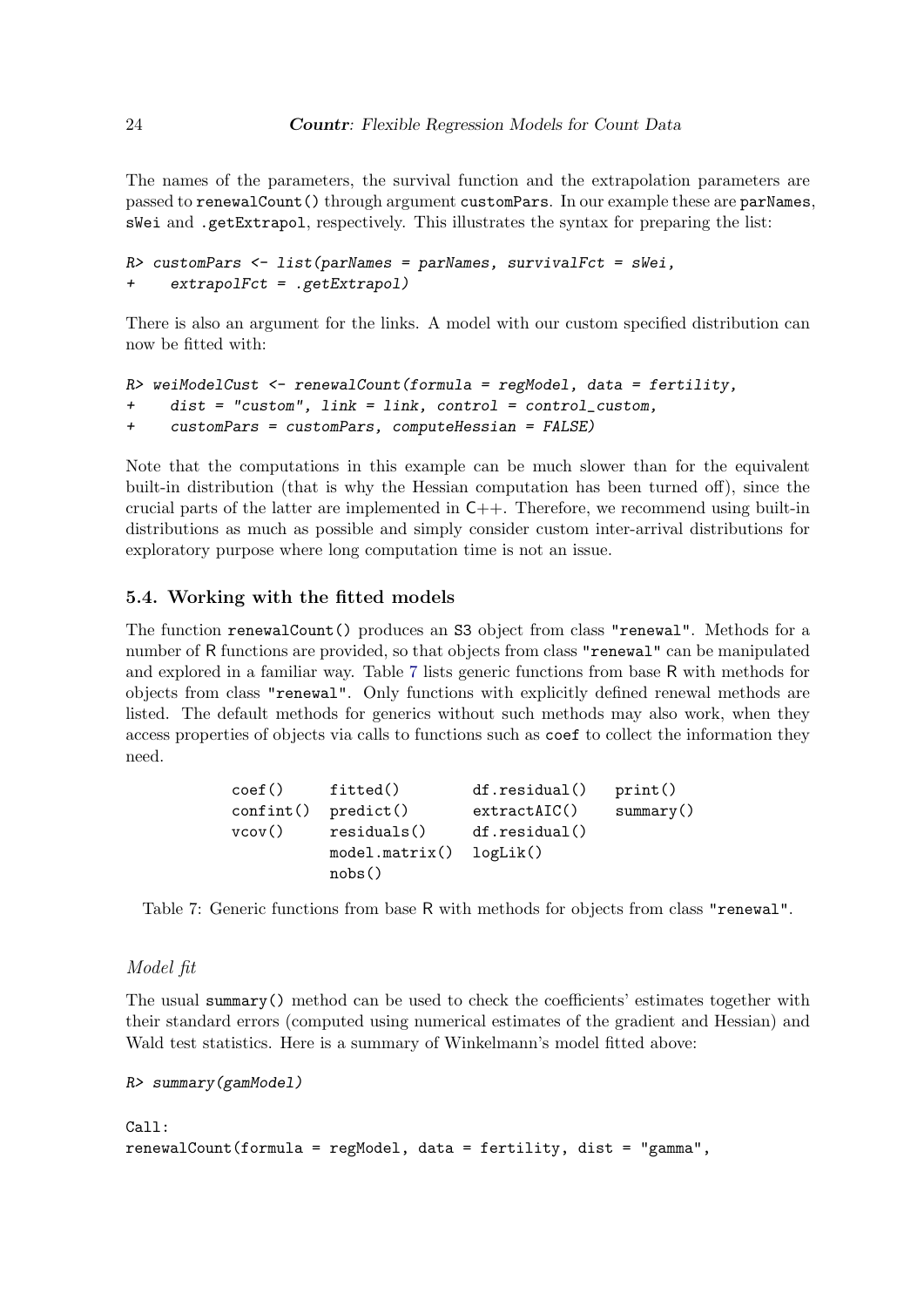```
control = renewal.control(trace = 0)Pearson residuals:
   Min 1Q Median 3Q Max
-2.6410 -0.7262 -0.0901 0.4890 6.7411
Inter-arrival dist.: gamma
           Links: rate: link log, shape: link log
Count model coefficients
                   Estimate Std. Error z value Pr(>|z|)
rate_ 1.55671 0.25234 6.17 6.9e-10
rate_germanyes -0.18976 0.05904 -3.21 0.00131
rate_years_school 0.03168 0.02650 1.20 0.23187
rate_voc_trainyes -0.14393 0.03584 -4.02 5.9e-05
rate_universityyes -0.14605 0.12961 -1.13 0.25982
rate_religionMuslim 0.20577 0.05780 3.56 0.00037
rate_religionOther 0.52263 0.06984 7.48 7.3e-14
rate_religionProtestant 0.10714 0.06230 1.72 0.08546
rate_ruralyes 0.05549 0.03119 1.78 0.07519
rate_year_birth 0.00234 0.00195 1.20 0.22862
rate_age_marriage -0.02880 0.00533 -5.41 6.5e-08
shape 0.36417 0.04937 7.38 1.6e-13
```
Number of iterations in nlminb optimization: 66

Execution time 94 Log-likelihood: -2078.226 on 12 Df

The results are exactly the same as the ones in Winkelmann  $(1995, 7ab \le 1)^2$ . Similarly, the results for weiModel below coincide with those given by McShane et al.  $(2008, \text{Table } 2)^3$ :

```
R> summary(weiModel)
```

```
Call:
renewalCount(formula = regModel, data = fertility, dist = "weibull",
   control = renewal.control(trace = 0, start = startW))Pearson residuals:
   Min 1Q Median 3Q Max
-2.6616 -0.7300 -0.0932 0.4978 6.7361
Inter-arrival dist.: weibull
```
<sup>&</sup>lt;sup>2</sup>Note that the regression model defined in Winkelmann (1995, Equation  $(17)$ ) is slightly different and hence the constant value defined in Table 1 is related to our estimated rate\_ parameter by  $exp(Constant) * \alpha =$  $exp(scale_$ .

<sup>&</sup>lt;sup>3</sup>The value of  $\lambda$  in McShane *et al.* (2008, Table 2) is the exponential of the value of scale<sub>r</sub>. The same applies for the value of shape\_. Also note that the standard errors in their table are obtained by the bootstrap procedure with 100 replicates.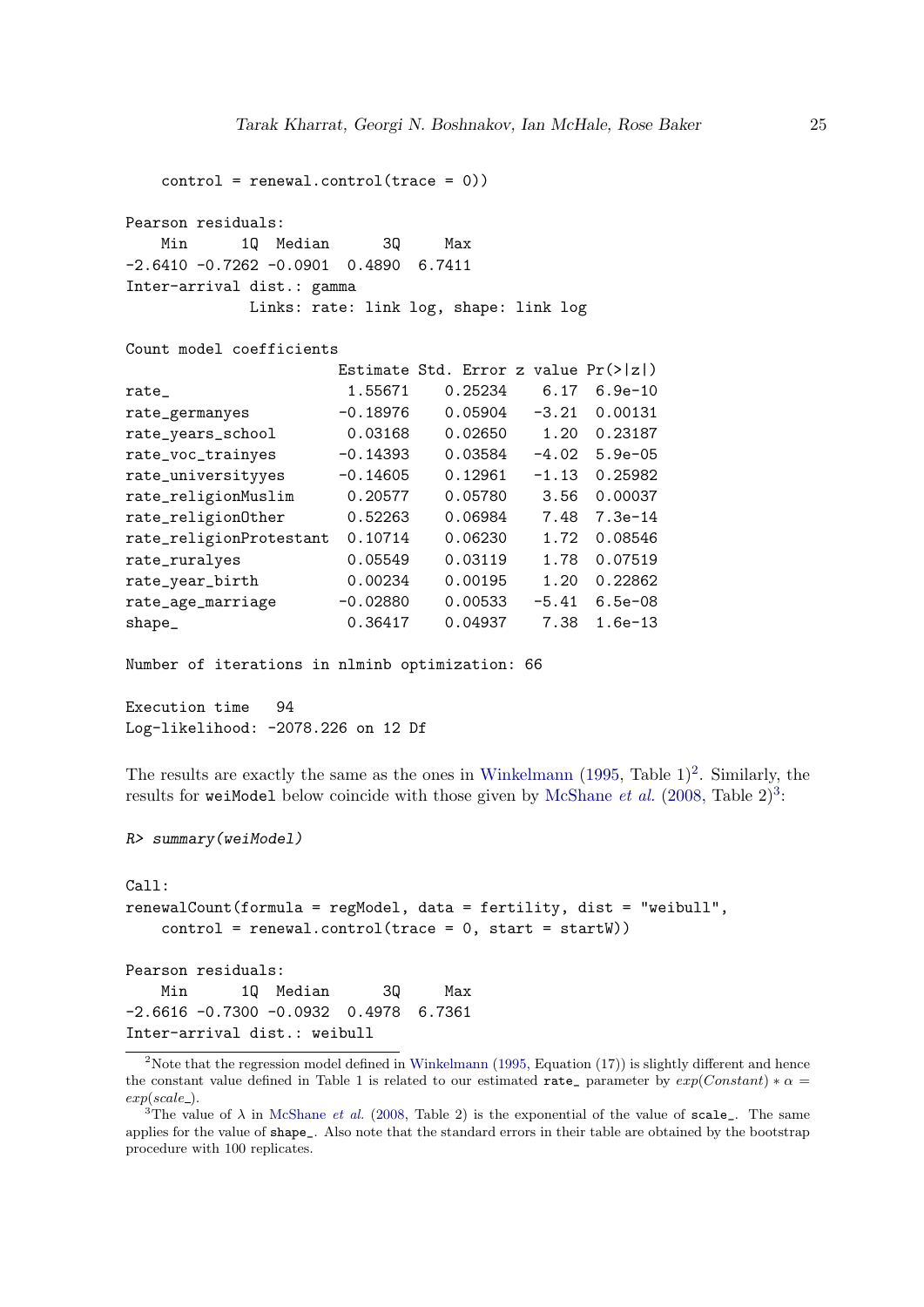Links: scale: link log, shape: link log

Count model coefficients

| 1.39722    | 0.31425 | 4.45    | $8.7e - 06$                             |
|------------|---------|---------|-----------------------------------------|
| $-0.22255$ | 0.07181 | $-3.10$ | 0.00194                                 |
| 0.03853    | 0.03269 | 1.18    | 0.23854                                 |
| $-0.17335$ | 0.04395 | $-3.94$ | $8.0e - 05$                             |
| $-0.18146$ | 0.16032 | $-1.13$ | 0.25771                                 |
| 0.24200    | 0.07018 | 3.45    | 0.00056                                 |
| 0.63875    | 0.08670 | 7.37    | $1.7e-13$                               |
| 0.12314    | 0.07554 | 1.63    | 0.10305                                 |
| 0.06806    | 0.03812 | 1.79    | 0.07420                                 |
| 0.00230    | 0.00230 | 1.00    | 0.31624                                 |
| $-0.03403$ | 0.00635 | $-5.36$ | $8.5e - 08$                             |
| 0.21200    | 0.02720 | 7.79    | $6.5e-15$                               |
|            |         |         | Estimate Std. Error z value $Pr(>  z )$ |

Number of iterations in nlminb optimization: 56

Execution time 23 Log-likelihood: -2077.022 on 12 Df

Not surprisingly, the summary shows that religion has a major impact on the number of children, as are being a German and vocational training. On the other hand, university education seems not significant (p-value 0.2577), even though the effect (the value, −0.1815, of the coefficient) is almost the same as for vocational training. Similarly, years of schooling seems not significant. These variables are highly confounded, so such conclusions should not be taken at face value. Note also that the shape parameter is more than seven times greater than its standard error, so we have strong evidence that  $log(\beta) > 0$ , i.e.,  $\beta > 1$ , which corresponds to under-dispersion.

#### Bootstrap standard errors

Standard errors and other quantities computed from the Hessian are based on assumptions, which are often difficult to check. Non-parametric bootstrap is often a useful alternative. Another alternative would be to consider sandwich-type standard errors. The current version of Countr (3.5.0) only implements the boostrap option and the sandwich alternative will be added in the next update. The bootstrap computations are based on function boot() from the package with the same name (Canty and Ripley 2017). Bootstrap confidence intervals rely on additional methods implemented in confint.boot() from package car (Fox and Weisberg 2011).

Bootstrap standard errors and confidence intervals can be computed by setting type = "boot" and specifying the desired number of bootstrap samples with argument R. Cameron and Trivedi (2013, Section 2.6.4) observe that 400 bootstrap samples are often enough. This can be slow, so here we give an example with  $R = 5$  replicates for illustration:

```
R> se_boot <- se.coef(object = weiModel, type = "boot", R = 5)
R> confint_boot <- confint(object = weiModel, type = "boot", R = 5)
```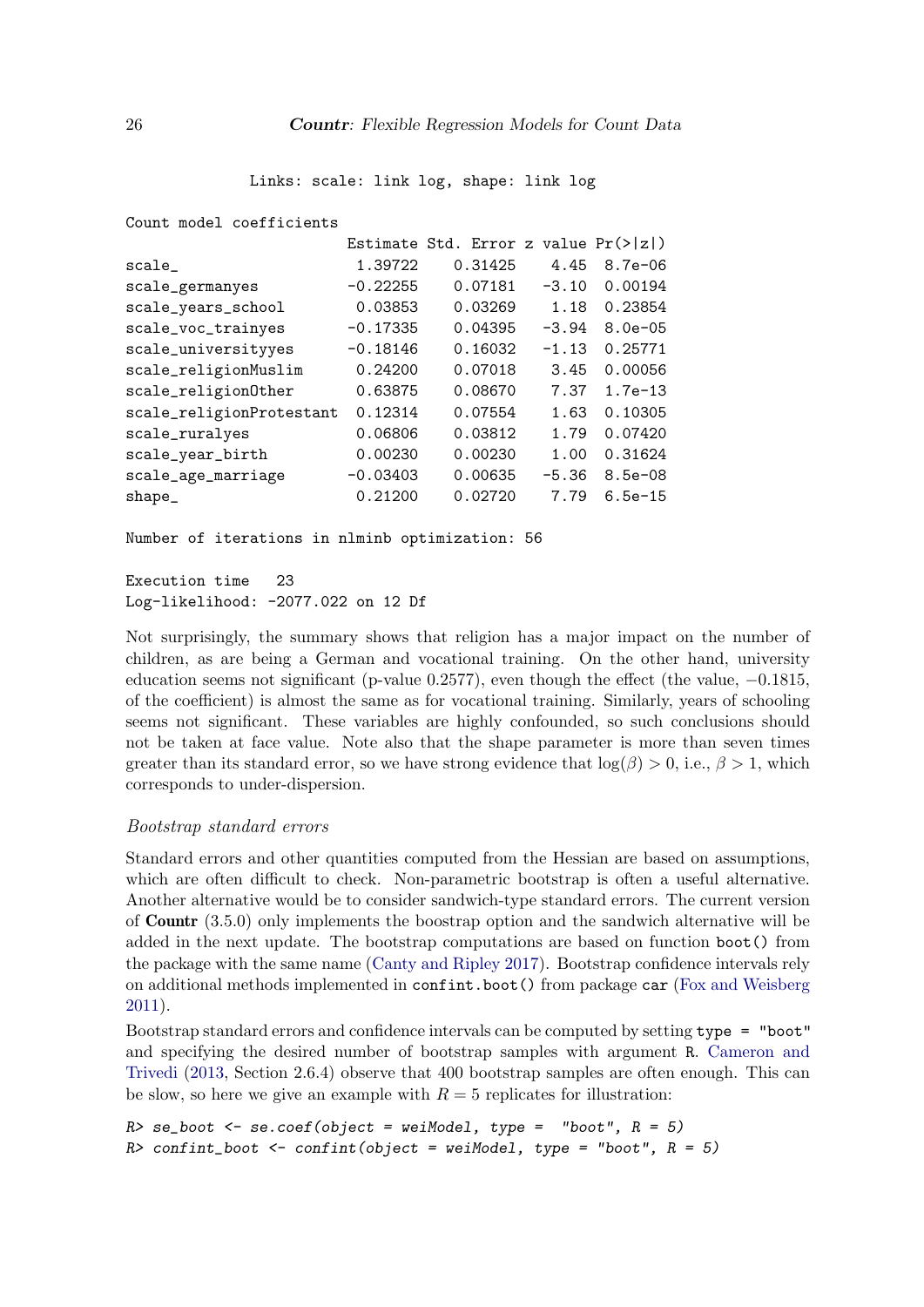For confint(), the type of bootstrap confidence interval can be specified with argument bootType, which can be one of "norm" (normal approximation, the default), basic (basic bootstrap), percent (percentile method) and "bca" (bias-corrected and accelerated method), see Davison and Hinkley (1997, Chapter 5) for details on the methods.

In the above example, the computation of se boot and confinition boot involves separately generated bootstrap samples. This can be slow with realistic number of bootstrap samples. Also, it may be desirable to do such related calculations on the same bootstrap sample. This can be achieved by creating a bootstrap sample separately, using  $addBoostSampleObject(),$ which stores the bootstrap sample in component "boot" of the supplied model object. Renewal methods for functions like confint use the bootstrap sample if they find it there. For example, we could  $4$  do the following:

```
weiWithBoot <- addBootSampleObject(weiModel, R = 400, parallel = "multicore",
 ncpus = 14)
```
We use arguments parallel and ncpus to speed up the computations by using parallel processing facilities provided by boot::boot, see help(boot::boot). Now these computations would use the stored bootstrap sample in weiWithBoot:

```
se\_boot \le -se.coef(object = weiWithBoot, type = "boot")confint_boot <- confint(object = weiWithBoot, type = "boot")
```
To use another bootstrap sample, set component "boot" of weiWithBoot to NULL or remove it. Vignette vignette("VarianceCovariance", package="Countr") gives further examples and details.

### Prediction

Predictions from the fitted model are obtained by calling predict(). Two types of prediction are available: predicting a given count (response) value ( $type = "prob", i.e., the probability$ of observing a specific value of the count variable (the value of Y in our data.frame) given the (individual) covariates or predicting the expected value (type = "response").

The procedure is illustrated for the first few individuals in the fertility data:

```
R> newData <- head(fertility)
R> predNew.response <- predict(weiModel, newdata = newData, type = "response",
+ se.fit = TRUE)
R> predNew.prob <- predict(weiModel, newdata = newData, type = "prob",
+ se.fit = TRUE)
R> predtable <- data.frame(newData$children, predNew.prob$values,
     predNew.response$values)
R> names(predtable) <- c("Y", "P(Y=y|x)", "E(Y|x)")R> predtable
```
<sup>4</sup>This and the following two R commands are not presented as R code since the parallel processing options are system dependent.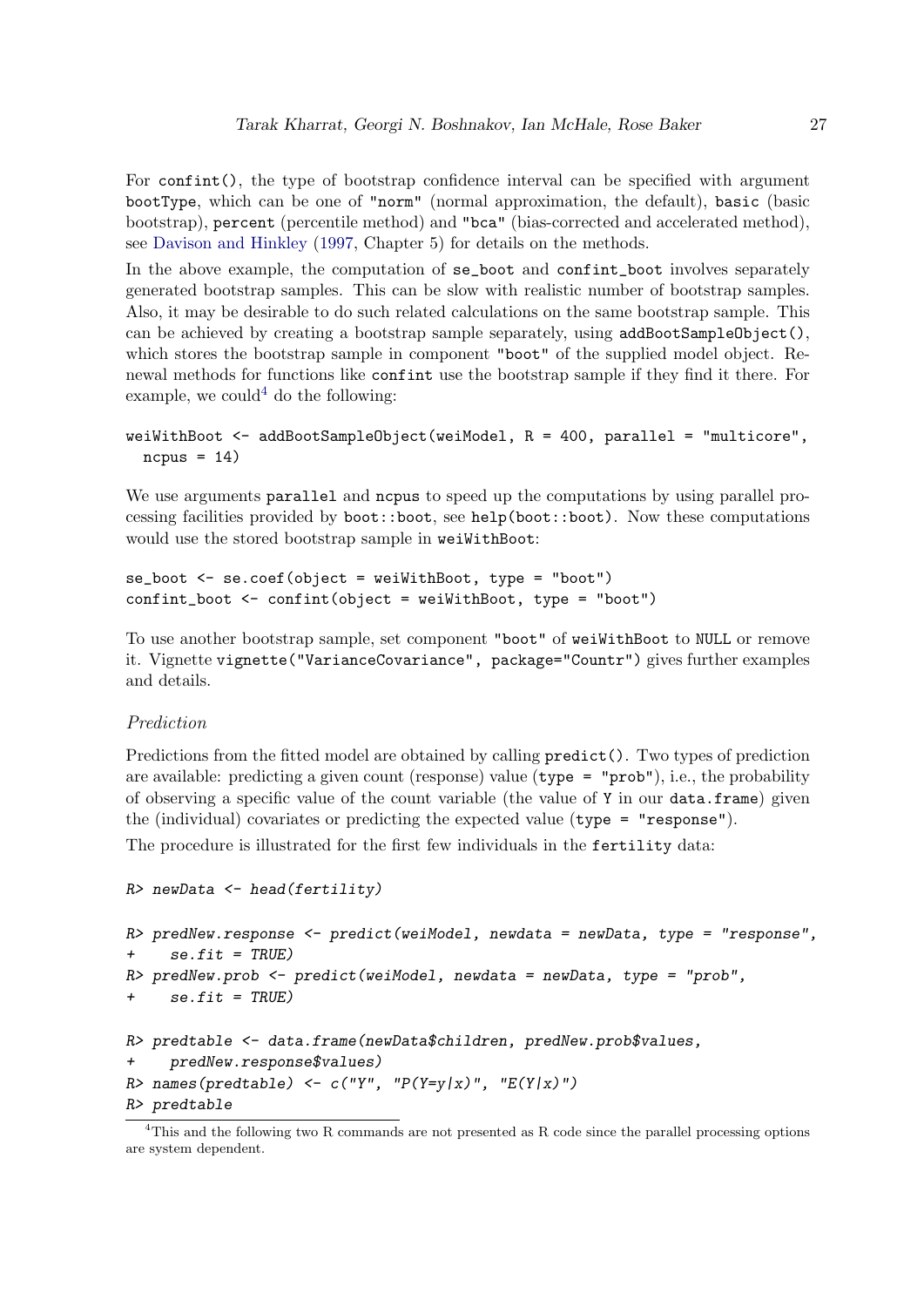Y  $P(Y=y|x) E(Y|x)$ 1 2 0.284675 2.6356 2 3 0.253154 2.6250 3 2 0.303078 2.3843 4 4 0.095873 2.1319 5 2 0.295154 2.5040 6 2 0.285128 2.6303

The covariates are not printed here since they were shown previously in Table 3.

To conclude this section, we verify that the results produced by the built-in model and the user defined Weibull model are identical (up to rounding errors):

 $R$ > cbind(builtIn = coef(weiModel), user = coef(weiModelCust))

|                          | builtIn            | user          |
|--------------------------|--------------------|---------------|
| scale                    |                    | 1.3972 1.3973 |
| scale_germanyes          | $-0.2225 - 0.2226$ |               |
| scale_years_school       | 0.0385             | 0.0385        |
| scale_voc_trainyes       | $-0.1734 - 0.1734$ |               |
| scale_universityyes      | $-0.1815 - 0.1815$ |               |
| scale_religionMuslim     | 0.2420             | 0.2420        |
| scale_religion0ther      | 0.6388             | 0.6388        |
| scale_religionProtestant | 0.1231             | 0.1231        |
| scale_ruralyes           | 0.0681             | 0.0681        |
| scale_year_birth         | 0.0023             | 0.0023        |
| scale_age_marriage       | $-0.0340$          | $-0.0340$     |
| $shape_{-}$              | 0.2120             | 0.2121        |
|                          |                    |               |

# 6. Model selection and comparison

In the previous section several models were fitted to the fertility data. It is natural to ask the question: Which model presents the best fit to the data and hence which one should be preferred? A strategy has been described in Section 2.1 and is inspired from the demand for medical care example detailed in Cameron and Trivedi (2013, Section 6.3). It is illustrated here with a real data example.

The dataset used in this example is the quine data from package MASS (Venables and Ripley 2002), first analysed by Aitkin (1978).

#### R> data("quine", package = "MASS")

The dataset gives the number of days absent from school (Days) of 146 children in a particular school year. A number of explanatory variables are available describing the children's ethnic background (Eth), sex (Sex), age (Age) and learner status (Lrn). The count variable Days is characterised by large *overdispersion* — the variance is more than 16 times larger the mean, 264.2 versus 16.46. Table 8 gives an idea about its distribution. The entries in the table were calculated as follows: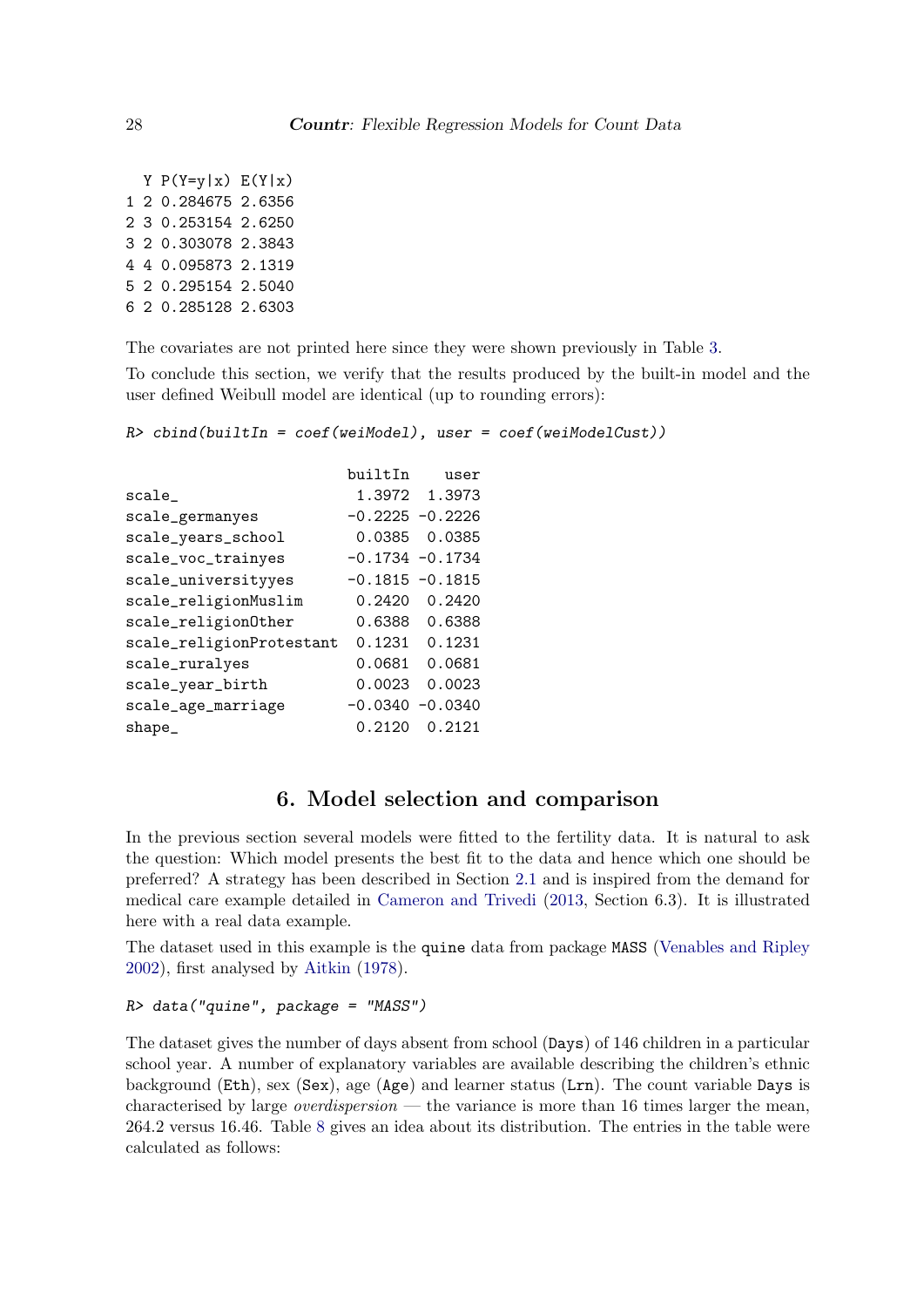```
R> breaks_ <- c(0, 1, 3, 5:7, 9, 12, 15, 17, 23, 27, 32)
R> freqtable <-
```
 $count_table$ (count = quine\$Days, breaks = breaks\_, formatChar = TRUE)

|                                | $\theta$  | $1-2$ | $3-4$ | $\ddot{c}$ | 6     | 7-8                                      | $9 - 11$ |
|--------------------------------|-----------|-------|-------|------------|-------|------------------------------------------|----------|
| Frequency                      | 9         | 10    |       | 19         | 8     | 10                                       | 13       |
| Relative frequency 0.062 0.068 |           |       | 0.048 | 0.13       | 0.055 | 0.068                                    | 0.089    |
|                                |           |       |       |            |       |                                          |          |
|                                | $12 - 14$ |       |       |            |       | $15-16$ $17-22$ $23-26$ $27-31$ $> = 32$ |          |
| Frequency                      | 13        | 6     | 14    | 6          | 6     | 25                                       |          |
| Relative frequency             | 0.089     | 0.041 | 0.096 | 0.041      | 0.041 | 0.17                                     |          |

Given the extreme over-dispersion observed in the quine data, we do not expect the Poisson model to perform well. Nevertheless, we can still use it as a starting point and treat it as a benchmark (any model worse than Poisson should be strongly rejected). We also consider the negative binomial (as implemented in MASS::glm.nb()) and 3 renewal-count models based on Weibull, gamma and generalised-gamma inter-arrival times. This gives a total of five models to choose from. The following code fits the 5 models:

```
R> quine_form <- as.formula(Days \tilde{r} Eth + Sex + Age + Lrn)
R> pois \leq glm(quine_form, family = poisson(), data = quine)
R> nb <- MASS::glm.nb(quine_form, data = quine)
R> ## various renewal models
R wei \leq renewalCount (formula = quine_form, data = quine, dist = "weibull",
+ computeHessian = FALSE, weiMethod = "conv_dePril",
     control = renewal.control(trace = 0)R gam \le renewalCount (formula = quine_form, data = quine, dist = "gamma",
     computeHessian = FALSE, control = renewal.control(trace = 0)R gengam \leq renewalCount (formula = quine_form, data = quine, dist = "gengamma",
     computeHessian = FALSE, control = renewal.control(trace = 0)
```
The models considered here are fully parametric. Therefore, a straightforward method to discriminate between them is a likelihood ratio (LR) test. This is possible when models are nested and in this case the LR statistic has the usual  $\chi^2(p)$  distribution, where p is the difference in the number of parameters in the models. Here we compare all renewal-count models against Poisson, negative-binomial against Poisson, Weibull-count against generalisedgamma and gamma against the generalised-gamma.

For non-nested models, the standard approach is to use information criteria such as the Akaike information criterion (AIC) and the Bayesian information criterion (BIC). This method can be applied to discriminate between Weibull and gamma renewal count models, and between these two models and the negative binomial.

Therefore, a possible strategy (similar to what has been suggested in Cameron and Trivedi  $(2013, Section 6.3.4 p233))$  can be summarised as follows:

• Use the LR test to compare Poisson with negative binomial.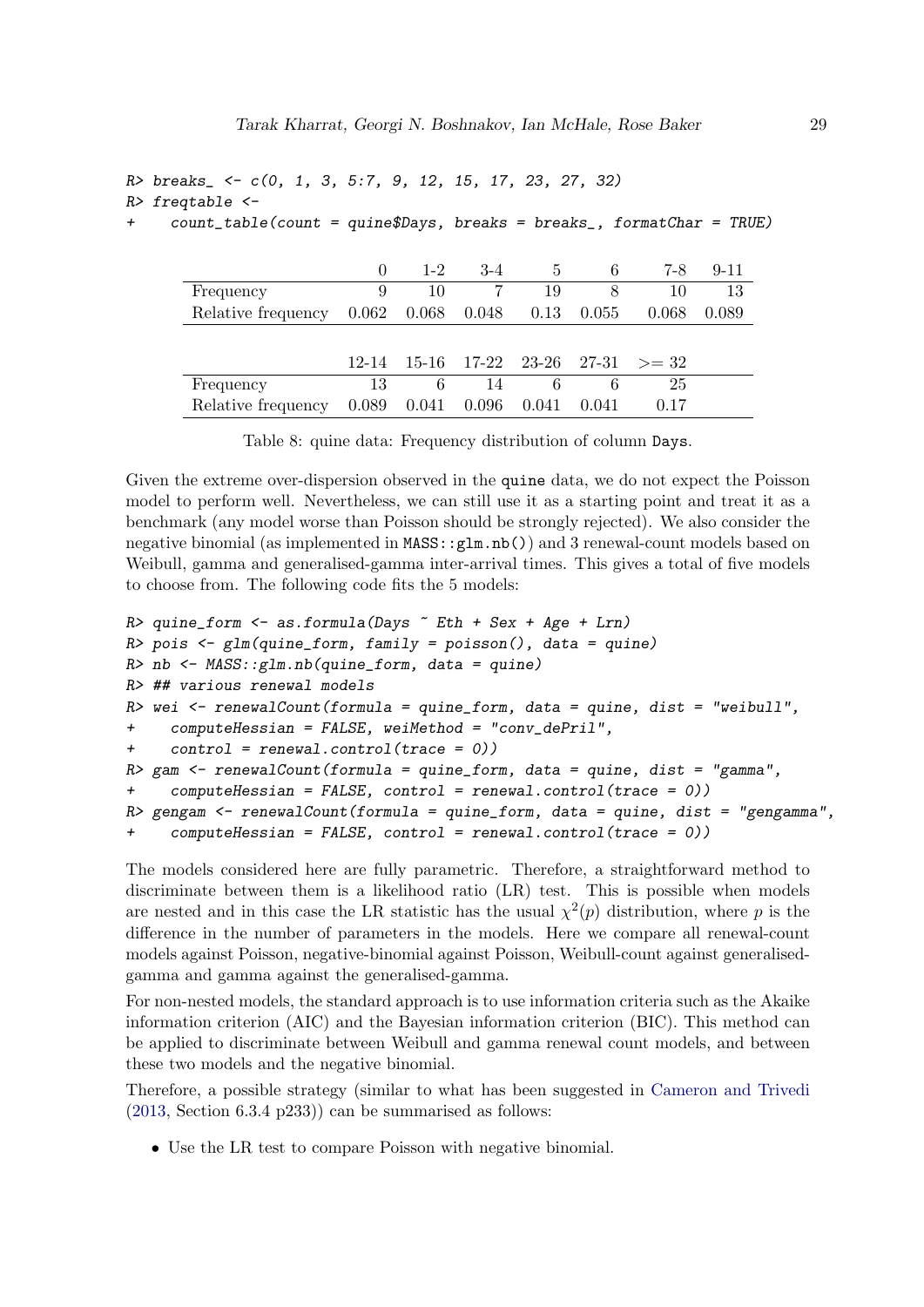- Use the LR test to compare Poisson with Weibull-count.
- Use the LR test to compare Poisson with gamma-count.
- Use the LR test to compare Poisson with generalised-gamma-count.
- Use the LR test to compare Weibull-count with generalised-gamma-count.
- Use the LR test to compare gamma-count with generalised-gamma-count.
- Use information criteria to compare gamma-count with Weibull-count.
- Use information criteria to compare Weibull-count to negative binomial.

Here is the code for these tests  $5$ :

```
R> library("lmtest")
R> pois_nb <- lrtest(pois, nb)
R> pois_wei <- suppressWarnings(lrtest(pois, wei))
R> pois_gam <- suppressWarnings(lrtest(pois, gam))
R> pois_gengam <- suppressWarnings(lrtest(pois, gengam))
R> pois_res <- data.frame("Alternative model" =
     c("negative-binomial", "weibull", "gamma", "generalised-gamma"),
     Chisq = c(pois_n b$Chisq[2], pois_wei$Chisq[2],
+ pois_gam$Chisq[2], pois_gengam$Chisq[2]),
+ Df = c(1, 1, 1, 2),
+ Critical_value = c(rep(qchisq(0.95, 1), 3), qchisq(0.95, 2)),+ stringsAsFactors = FALSE)
```
The results are summarised in Table 9. As observed in Table 9, the LR test rejects the null hypothesis and all the alternative models are preferred to Poisson. This is due to the large over-dispersion.

|               | Alternative.model   |              | Chisq Df Critical_value |
|---------------|---------------------|--------------|-------------------------|
|               | 1 negative-binomial | 1192.03 1.00 | 3.84                    |
| $\mathcal{D}$ | weibull             | 1193.21 1.00 | 3.84                    |
|               | 3 gamma             | 1193.36 1.00 | 3.84                    |
|               | 4 generalised-gamma | 1194.46 2.00 | 5.99                    |

Table 9: LR results against Poisson model. Each row compares an alternative model vs the Poisson model. All alternatives are preferable to Poisson. The critical value corresponds to a significance level of 5%

Next, we carry out LR test to discriminate between the renewal count models (see Table 10 for the results):

 $5$ The suppressWarnings() command is used to avoid printing a message to complain about the model objects being from different class.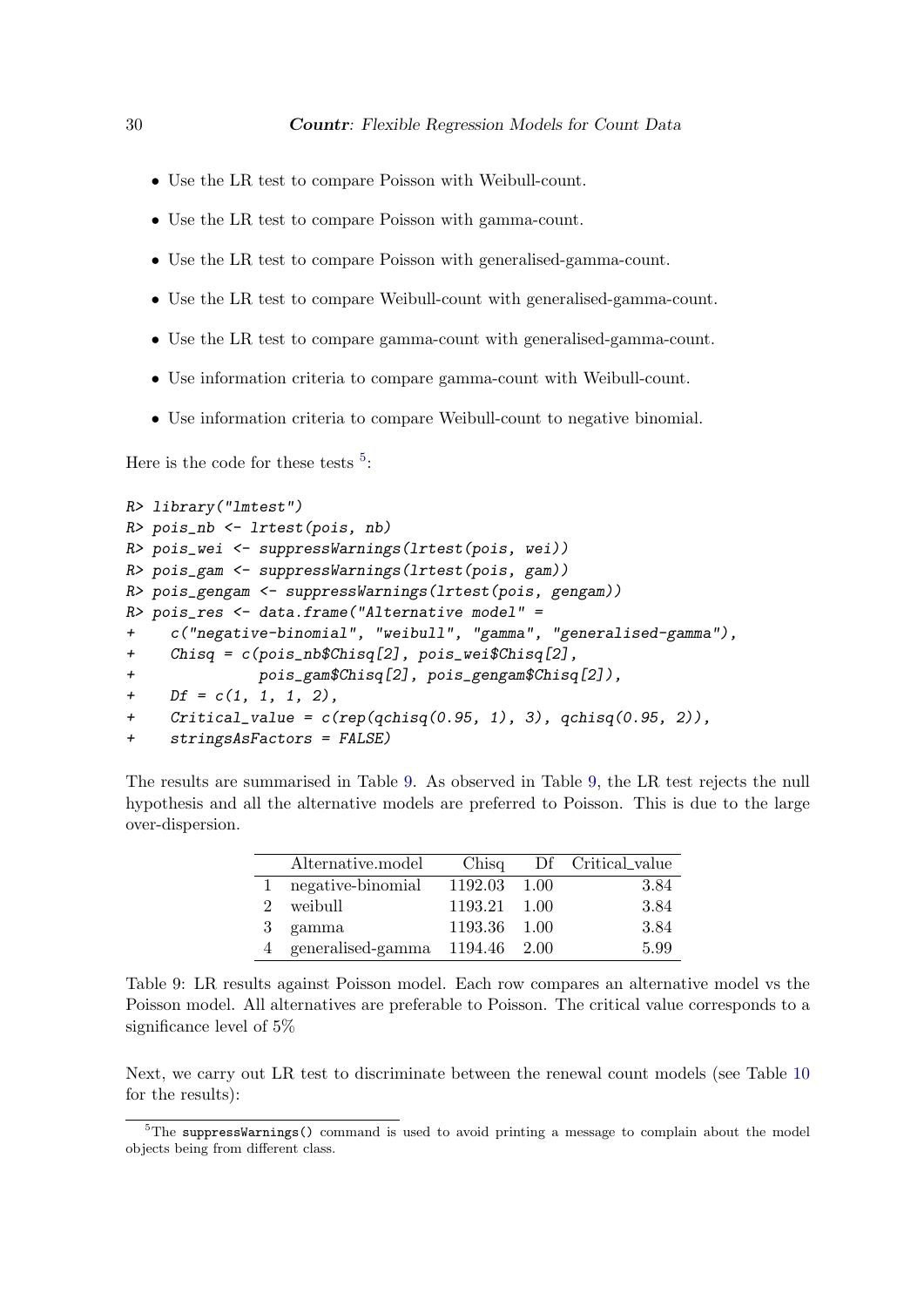```
R> gengam_wei <- lrtest(wei, gengam)
R> gengam_gam <- lrtest(gam, gengam)
R > gengam_res <- data.frame(Model = c("weibull", "gamma"),Chisq = c(gengam\_wei$Chisq[2], gengam_gam$Chisq[2]), Df = 1,
+ Critical_value = rep(qchisq(0.95, 1), 2), stringsAsFactors = FALSE)
```

|           |                   | Model Chisq Df Critical_value |
|-----------|-------------------|-------------------------------|
| 1 weibull | $1.25 \quad 1.00$ | 3.84                          |
| 2 gamma   | $1.10 \quad 1.00$ | -3.84                         |

Table 10: LR results against generalised-gamma model

The results in Table 10 suggest that the Weibull and gamma models should be preferred to the generalised gamma model.

Finally, we use information criteria to choose the best model among the Weibull and gamma renewal models and the negative binomial:

```
R> ic <- data.frame(Model = c("gamma", "weibull", "negative-binomial",
+ "generalised-gamma", "Poisson"),
```

```
+ AIC = c(AIC(gam), AIC(wei), AIC(nb), AIC(gengam), AIC(pois)),
```

```
+ BIC = c(BIC(gam), BIC(wei), BIC(nb), BIC(gengam), BIC(pois)),
```

```
+ stringsAsFactors = FALSE)
```

|                             | Model             | AIC     | <b>BIC</b> |
|-----------------------------|-------------------|---------|------------|
|                             | gamma             | 1107.83 | 1131.70    |
| $\mathcal{D}_{\mathcal{L}}$ | weibull           | 1107.98 | 1131.84    |
| 3                           | negative-binomial | 1109.15 | 1133.02    |
|                             | generalised-gamma | 1108.72 | 1135.58    |
| 5                           | Poisson           | 2299.18 | 2320.07    |

Table 11: Information criteria results

According to Table 11, the gamma renewal model is slightly preferred to the Weibull model although since the maximum differences of AIC is less than 2 units, the three models can be roughly seen equivalent. The table also confirms that the Poisson model is not able to deal with the large over-dispersion.

We conclude this analysis by running a formal chi-square goodness of fit test (Cameron and Trivedi 2013, Section 5.3.4) to the results of the previously selected model.

```
R > gof \leftarrow chiSq\_gof(gam, breaks = breaks_+)R> gof
chi-square goodness-of-fit test
Cells considered 0 1-2 3-4 5 6 7-8 9-11 12-14 15-16 17-22 23-26 27-31 >= 32
  DF Chisq Pr(>Chisq)
1 12 17.5 0.13
```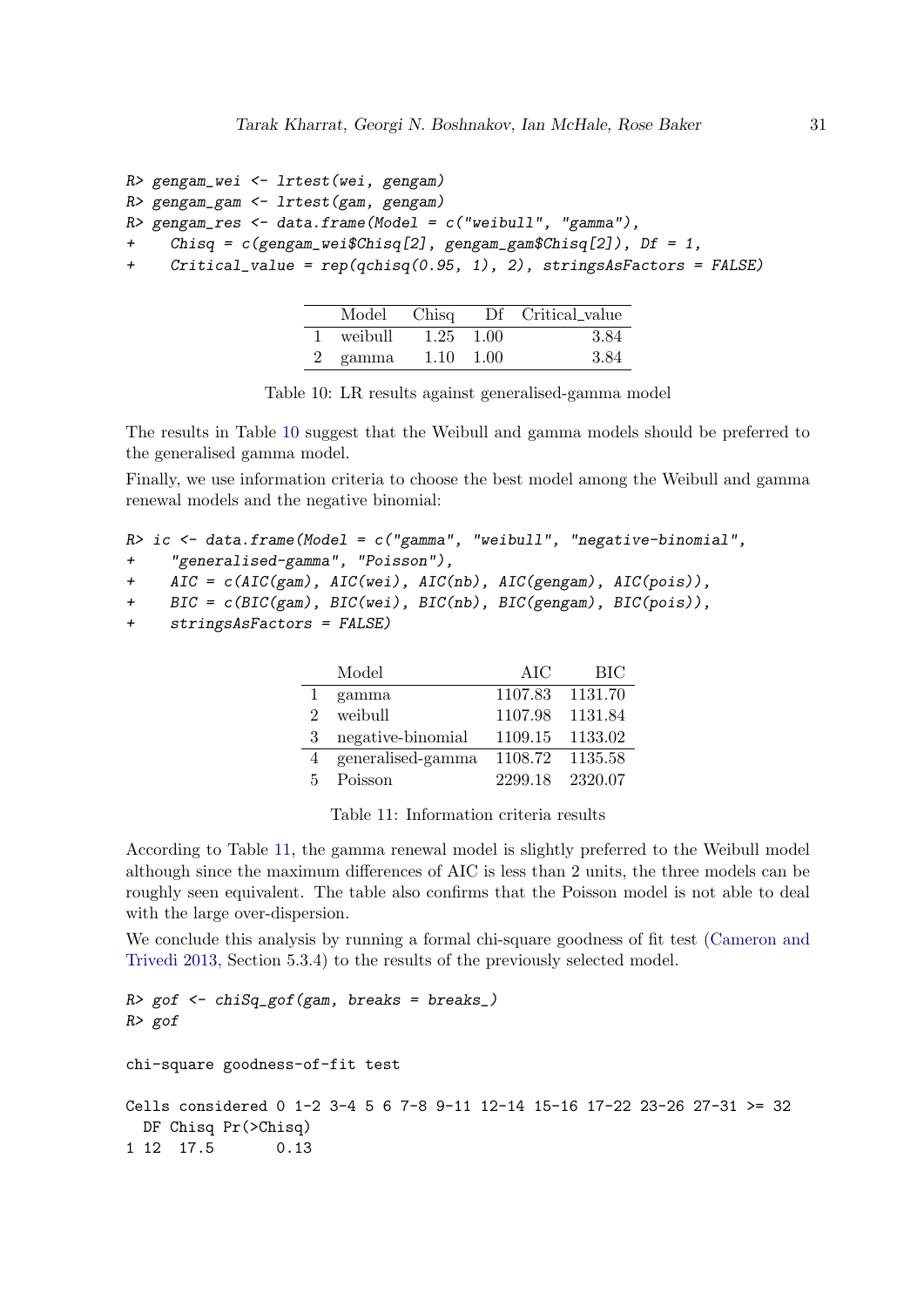The null hypothesis cannot be rejected at standard confidence levels and we conclude that the selected model presents a good fit to the data. Users can check that the same test yields similar results for the Weibull and negative binomial models but comfortably rejects the null hypothesis for the Poisson and generalised gamma models. These results confirm what we observed before.

# 7. Conclusion and Future Work

Count regression models derived from renewal processes are a flexible class of models that extends the Poisson model and allows the use of inter-arrival times distributions that are more flexible than the exponential. The **Countr** package implements this class of models using standard R framework (very similar to  $g1m()$ ) and hence allows users familiar with the generalized linear models to experience a more flexible class of models with minimum additional effort. Usual methods for model fitting, goodness of fit diagnosis and prediction are also provided.

Countr currently contains four built-in distributions for which the computations are optimised by programming crucial parts in C++ and choosing taylored parameters for optimisation functions. Although users can define their own inter-arrival times distribution, this may result in long computation times as demonstrated in Section 5.3. In future versions of the package, a larger choice of survival distributions will be available.

Renewal regression models can be extended in many directions. One of them is to allow the time to the first event to have a different distribution from the inter-arrival times for later events. This gives rise to a type of hurdle model that we call "modified renewal processes". This family of models is being studied by the authors and an experimental version is shipped with **Countr**. Another direction in which the **Countr** package can be extended is by allowing multivariate (and especially bivariate) models to be fitted. A Copula (Cameron and Trivedi 2013, Section 8.5) can be used to take into account dependence between the count marginals. Such models will also be included in future versions of Countr.

# 8. Acknowledgments

We would like to thank two anonymous reviewers for their thorough comments and constructive suggestions, which helped us improve the quality of the software and the manuscript.

# References

- Aitkin M (1978). "The Analysis of Unbalanced Cross-Classifications." Journal of the Royal Statistical Society A (General), pp. 195–223.
- Baker R, Kharrat T (2017). "Event Count Distributions from Renewal Processes: Fast Computation of Probabilities." IMA Journal of Management Mathematics. URL http: //dx.doi.org/10.1093/imaman/dpx008.
- Bittner E, Nussbaumer A, Janke W, Weigel M (2007). "Self-Affirmation Model for Football Goal Distributions." EPL (Europhysics Letters), 78(5), 58002.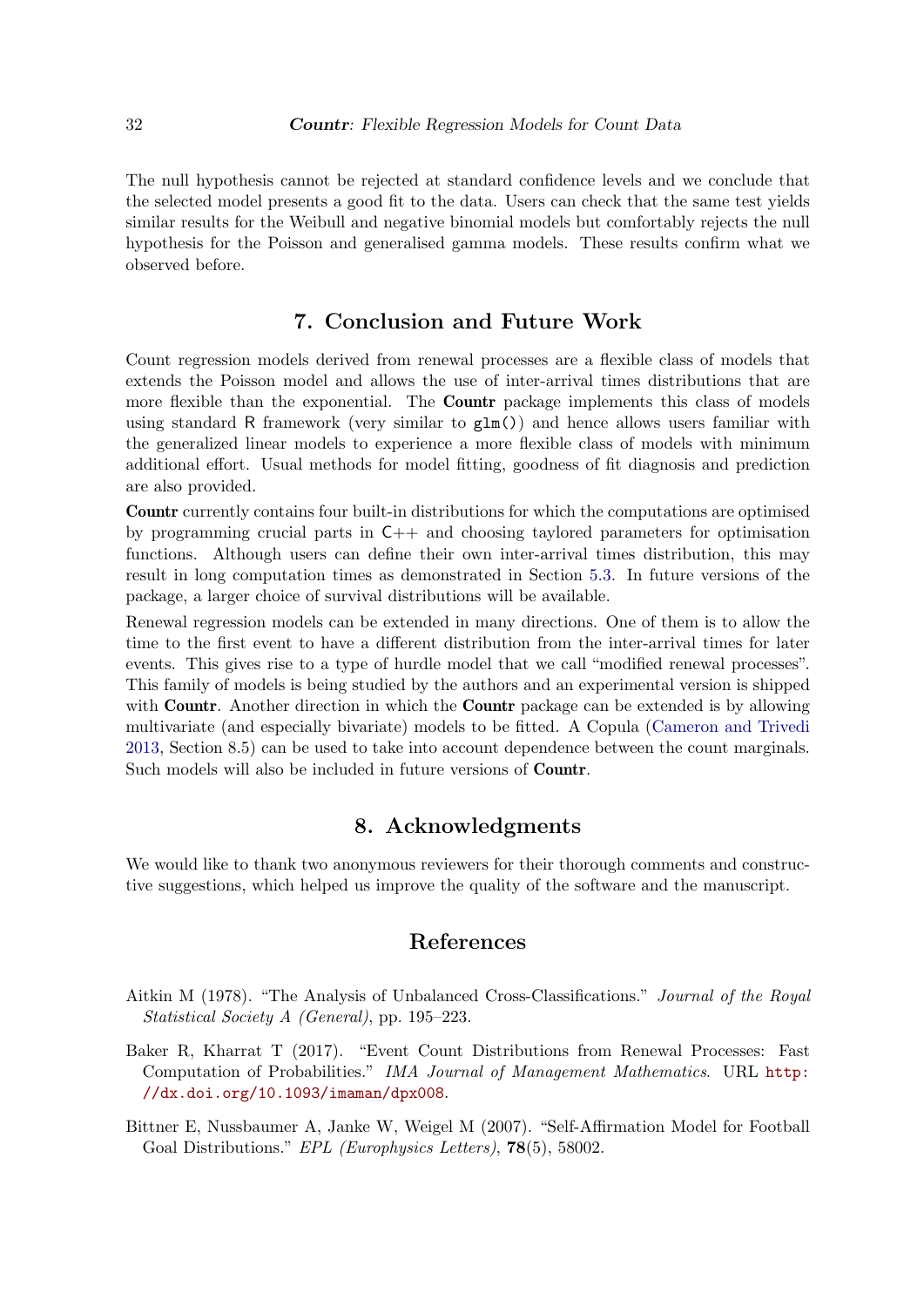- Boshnakov G, Kharrat T, McHale IG (2017). "A Bivariate Weibull Count Model for Forecasting Association Football Scores." International Journal of Forecasting, 33(2), 458–466.
- Cameron AC, Trivedi PK (2013). Regression Analysis of Count Data, 2nd ed. Cambridge University Press.
- Canty A, Ripley BD (2017). boot: Bootstrap R (S-PLUS) Functions. R package version 1.3-20.
- Chambers JM, Hastie TJ (1992). Statistical Models in S. Wadsworth & Brooks/Cole, Pacific Grove, California.
- Dahl DB (2016). *xtable: Export Tables to LaTeX or HTML*. R package version 1.8-2, URL https://CRAN.R-project.org/package=xtable.
- Davison AC, Hinkley DV (1997). Bootstrap Methods and Their Application, volume 1. Cambridge University Press.
- De Pril N (1985). "Recursions for Convolutions of Arithmetic Distributions." Astin Bulletin, 15(02), 135–139.
- Dixon M, Robinson M (1998). "A Birth Process Model for Association Football Matches." Journal of the Royal Statistical Society D (The Statistician), 47(3), 523–538.
- Eddelbuettel D, Sanderson C (2014). "RcppArmadillo: Accelerating R With High-Performance C++ Linear Algebra." Computational Statistics and Data Analysis, 71, 1054– 1063. URL http://dx.doi.org/10.1016/j.csda.2013.02.005.
- Feller W (1971). An Introduction to Probability Theory and Its Applications; 2nd ed. John Wiley & Sons, New York, NY.
- Fox J, Weisberg S (2011). An R Companion to Applied Regression. Second edition. Sage, Thousand Oaks CA. URL http://socserv.socsci.mcmaster.ca/jfox/Books/Companion.
- Jackson C (2016). "**flexsurv**: A Platform for Parametric Survival Modeling in R." *Journal of* Statistical Software, 70(8), 1–33. doi:10.18637/jss.v070.i08.
- Jose K, Abraham B (2013). "A Counting Process with Gumbel Inter-Arrival Times for Modeling Climate Data." Journal of Environmental Statistics, 4(5). ISSN 1945-1296. URL http://jes.stat.ucla.edu/v04/i05.
- Jose KK, Abraham B (2011). "A Count Model Based on Mittag-Leffler Inter-Arrival Times." Statistica, 71(4), 501–514.
- Kharrat T (2016). A Journey Across Football Modelling with Application to Algorithmic Trading (PhD Thesis). University of Manchester.
- Kharrat T, Boshnakov GN (2016). Countr: Flexible Univariate Count Models Based on Renewal Processes. R package version 3.2.7, URL https://cran.r-project.org/web/ packages/Countr/index.html.
- McCullagh P, Nelder JA (1989). Generalized Linear Models, 2nd ed., no. 37 in Monograph on Statistics and Applied Probability. CRC press/Chapman & Hall.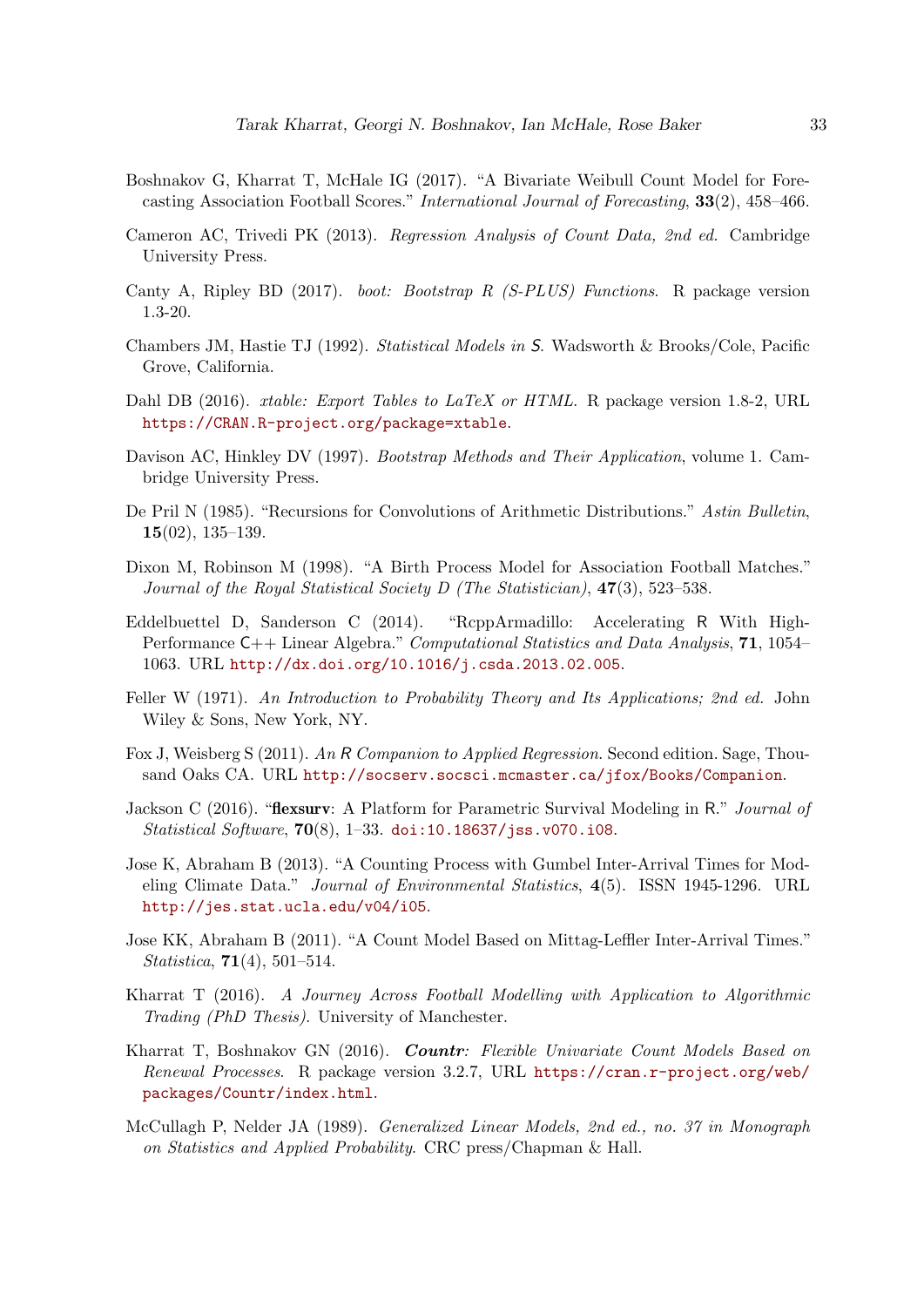- McShane B, Adrian M, Bradlow ET, Fader PS (2008). "Count Models Based on Weibull Inter-Arrival Times." Journal of Business & Economic Statistics, 26(3).
- Nash JC, Varadhan R (2011). "Unifying Optimization Algorithms to Aid Software System Users: optimx for R." Journal of Statistical Software, 43(9), 1–14. URL http://www. jstatsoft.org/v43/i09/.
- Prentice RL (1974). "A Log Gamma Model and Its Maximum Likelihood Estimation." *Biometrika*,  $61(3)$ , 539–544.
- Press WH, Teukolsky SA, Vetterling WT, Flannery BP (2007). Numerical Recipes: The Art of Scientific Computing (3rd ed.). Cambridge University Press.
- R Core Team (2017). R: A Language and Environment for Statistical Computing. R Foundation for Statistical Computing, Vienna, Austria. URL https://www.R-project.org/.
- Stacy EW (1962). "A Generalization of the Gamma Distribution." The Annals of Mathematical Statistics, pp. 1187–1192.
- Tadikamalla PR (1980). "A Look at the Burr and Related Distributions." International Statistical Review/Revue Internationale de Statistique, pp. 337–344.
- Varadhan R, Gilbert P (2009). "BB: An R Package for Solving a Large System of Nonlinear Equations and for Optimizing a High-Dimensional Nonlinear Objective Function." Journal of Statistical Software, 32(4), 1–26. URL http://www.jstatsoft.org/v32/i04/.
- Venables WN, Ripley BD (2002). Modern Applied Statistics with S. Fourth edition. Springer-Verlag, New York. ISBN 0-387-95457-0, URL http://www.stats.ox.ac.uk/pub/MASS4.
- Wickham H, Francois R (2016). *dplyr: A Grammar of Data Manipulation*. R package version 0.5.0, URL https://CRAN.R-project.org/package=dplyr.
- Winkelmann R (1995). "Duration Dependence and Dispersion in Count-Data Models." Journal of Business & Economic Statistics,  $13(4)$ ,  $467-474$ .
- Winkelmann R (2013). *Econometric Analysis of Count Data, 4th ed.* Springer-Verlag, Berlin Heidelberg.
- Zeileis A, Kleiber C, Jackman S (2008). "Regression Models for Count Data in R." Journal of statistical software,  $27(8)$ , 1–25.

### Affiliation:

Tarak Kharrat School of Marketing and Operations University of Liverpool 33 Finsbury Square, London EC2A 1AG, United Kingdom E-mail: Tarak.Kharrat@liverpool.ac.uk